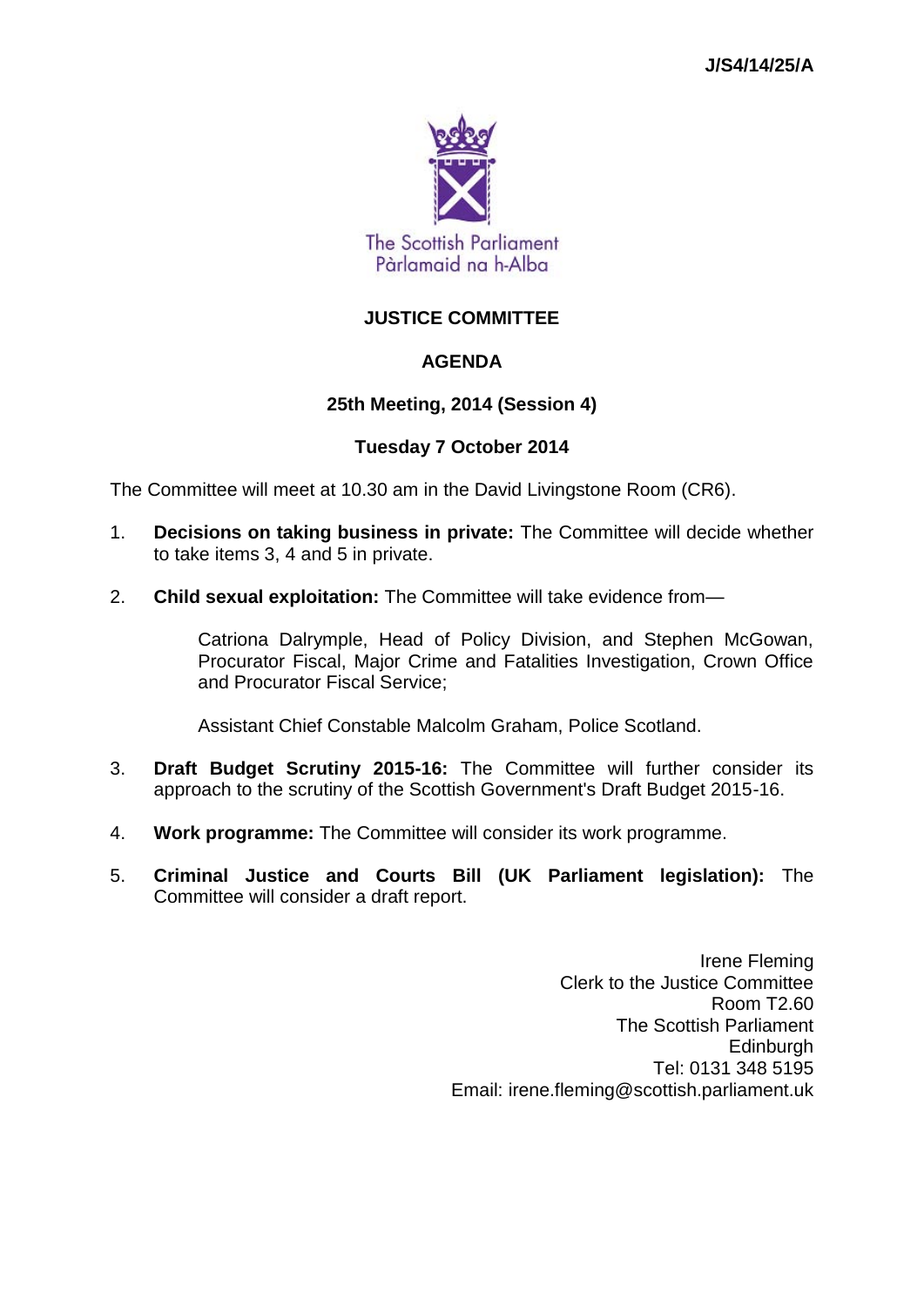The papers for this meeting are as follows—

# **Agenda item 2**

| Paper by the clerk                 | J/S4/14/25/1       |
|------------------------------------|--------------------|
| Private paper                      | $J/S4/14/25/2$ (P) |
| Agenda item 3                      |                    |
| Private paper                      | $J/S4/14/25/3$ (P) |
| Agenda item 4                      |                    |
| Private paper                      | $J/S4/14/25/4$ (P) |
| Agenda item 5                      |                    |
| Private paper                      | $J/S4/14/25/5$ (P) |
| Additional paper for agenda item 3 |                    |
| Private paper                      | $J/S4/14/25/6$ (P) |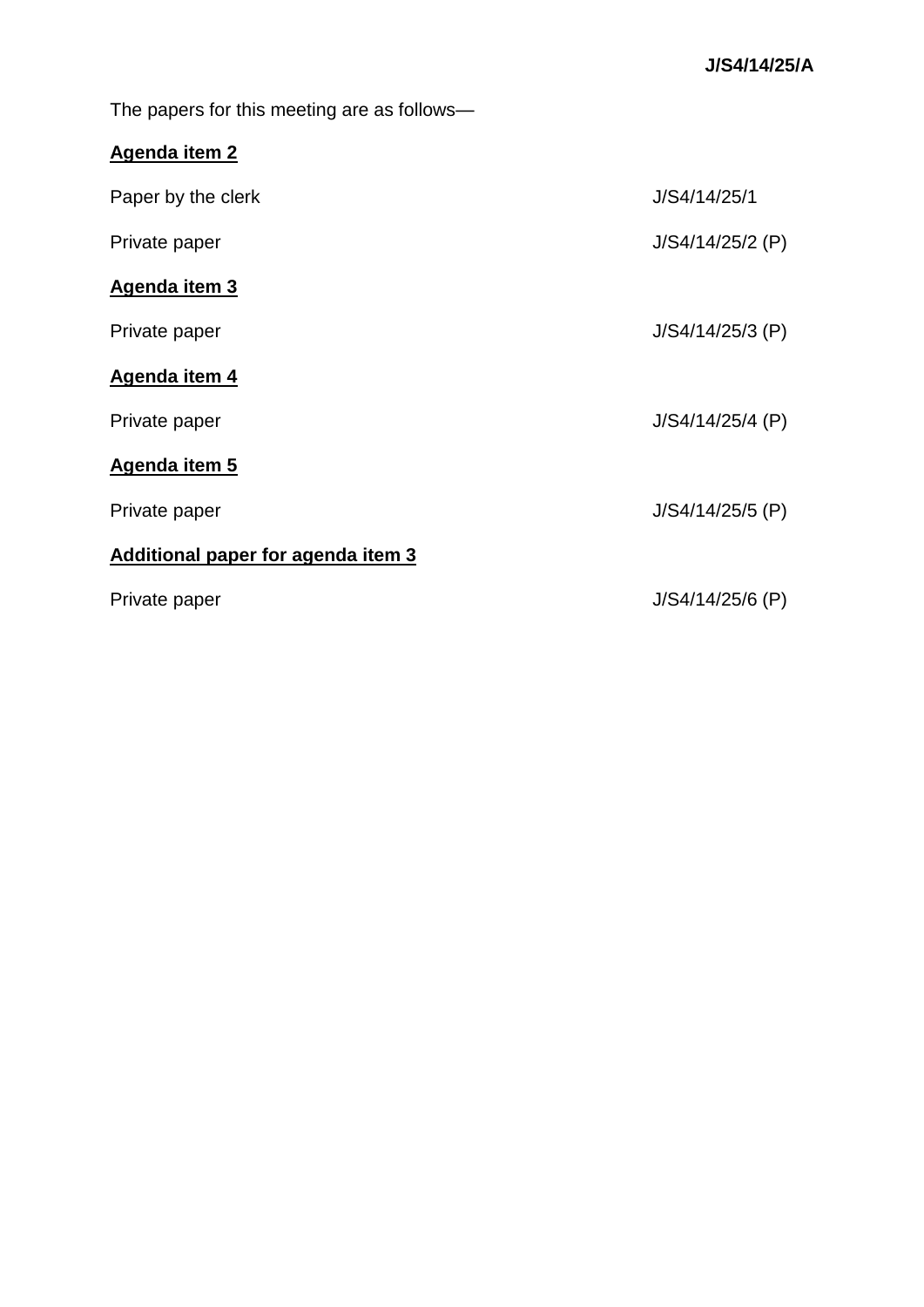# **Justice Committee**

# **25th Meeting, 2014 (Session 4), Tuesday, 7 October 2014**

# **Child sexual exploitation**

# **Note by the clerk**

# **Purpose**

1. This paper provides some background in relation to the Committee"s decision to hold an evidence session in relation to child sexual exploitation at this meeting.

# **Background**

2. In its report on *[Tackling child sexual exploitation in Scotland](http://www.scottish.parliament.uk/S4_PublicPetitionsCommittee/Reports/puR-14-01w-rev-v3.pdf)*<sup>1</sup> published on 14 January 2014, the Public Petitions Committee (PPC) recommended that postlegislative scrutiny of the Protection of Children and Prevention of Sexual Offences (Scotland) Act 2005 should be undertaken "to ensure that the intention of this legislation is delivered and that all possible perpetrators of child sexual exploitation crimes<sup>2</sup> are being prosecuted".<sup>3</sup> The 2005 Act created a specific offence of grooming a person under 16 (section 1) and made provision to apply to the court for a Risk of Sexual Harm Order (RSHO) where an individual is suspected of involvement in a course of conduct to groom a child. The PPC"s concerns relate to the apparent lack of prosecution of these offences under the 2005 Act.

3. The Committee considered the PPC"s request to undertake this post-legislative scrutiny in March and agreed to return to the issue once time became available in its work programme. The Committee considered the request again on 19 August. Given the time that had lapsed since the PPC took evidence and reported on the issue, the Committee agreed to invite the Crown Office and Procurator Fiscal Service (COPFS) and Police Scotland to give evidence on 7 October, with a view to establishing the current position on prosecutions of offences under the legislation. The Committee also requested written updates from COPFS and Police Scotland on use of the legislation and any barriers to prosecution and from the Ministerial Working Group on Child Sexual Exploitation on any steps it is taking to encourage use of the legislation.

4. Responses from COPFS, Police Scotland and the Cabinet Secretary for Justice are attached at Annexe A, along with a submission from Barnardo"s (the petitioner of the petition PE1393 on child sexual exploitation which prompted the PPC"s inquiry).

# **Evidence session**

l

5. The Committee is invited to consider the submissions received in advance of taking evidence from COPFS and Police Scotland at the meeting.

 $1$  In its [response to this report,](http://www.scottish.parliament.uk/S4_PublicPetitionsCommittee/Inquiries/CSE_-_20140430_-_Scottish_Government_Response.pdf) the Scottish Government announced that the Ministerial Working Group looking at child sex exploitation would take account of the PPC"s recommendations.

 $2$  In Scotland, the definition of child sexual exploitation is: "Any involvement of a child or young person below 18 in the sexual activity for which remuneration of cash or in kind is given to a young person or a third person or persons. The perpetrator will have power over the child by virtue of one or more of the following – age, emotional maturity, gender, physical strength, intellect and economic and other resources, e.g. access to drugs".

<sup>&</sup>lt;sup>3</sup> Public Petitions Committee. <sup>1st</sup> Report, 2014 (Session 4) Report on tackling child sexual exploitation in *Scotland,* paragraph 50.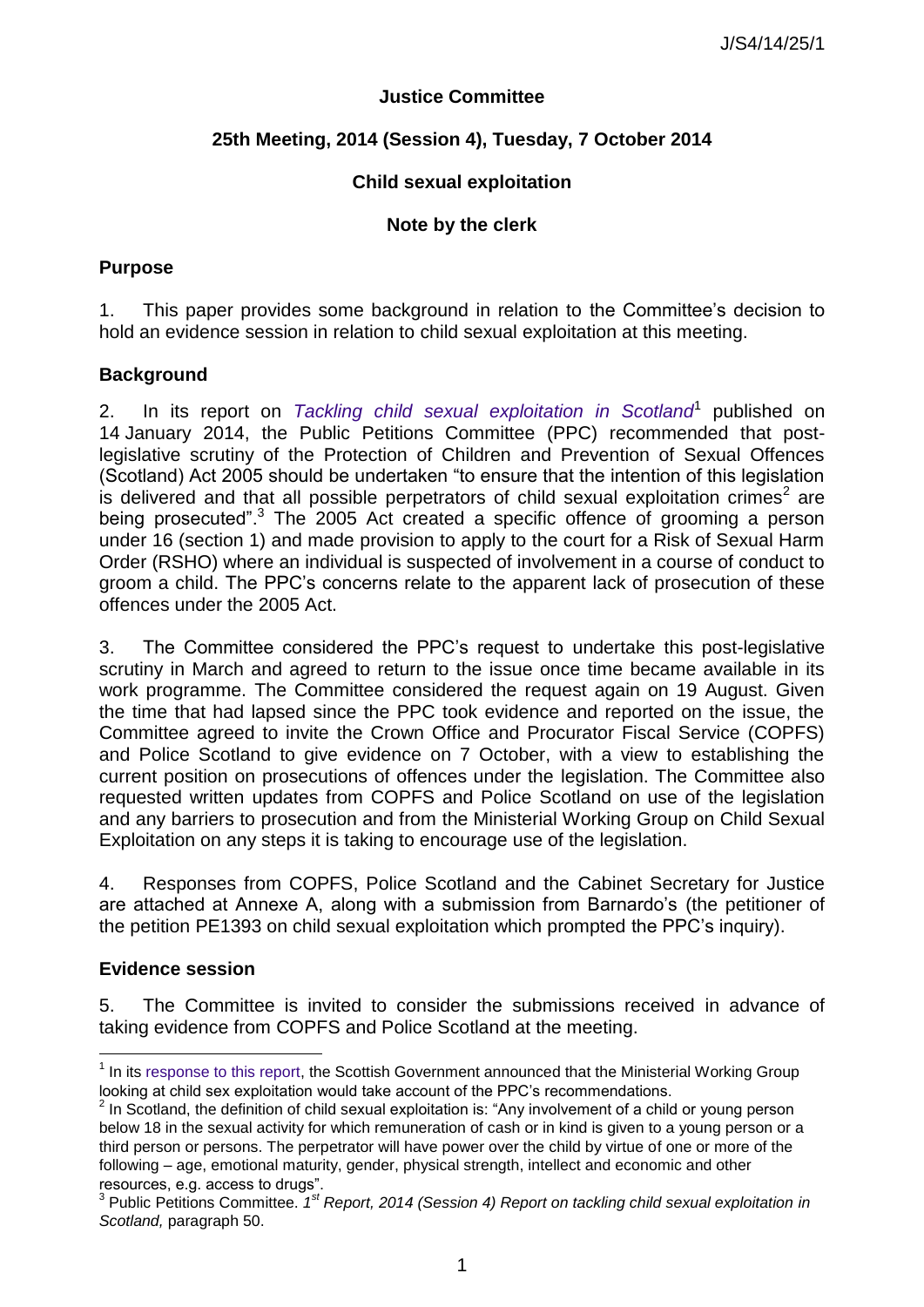# **ANNEXE A**

# **Submission from the Police Scotland on child sexual exploitation**

I write in response to the request for evidence from the Justice Committee regarding post legislative scrutiny on the use of provisions within the Protection of Children and Prevention of Sexual Offences (Scotland) Act 2005.

The Justice Committee is specifically seeking evidence on the use of the legislation detailed in Section 1 of the Act namely "child grooming" and provisions around the Risk of Sexual Harm Orders also contained therein, both of which will be addressed as key issues.

Police Scotland is committed to ensuring that all lawful means are considered and utilised to protect children and young people in Scotland from abuse and in particular from child sexual exploitation (CSE). As the lead for Public Protection I am determined to pursue and bring to justice whenever possible those who seek to exploit and abuse children.

Police Scotland continues to work with partners across all areas of child protection to progress and improve our approach to tackling child abuse whilst meeting the challenges presented by advancement of technologies, increased awareness by perpetrators of law enforcement techniques and changes in social attitudes.

The publication of The Rotherham Inquiry into Child Sexual Exploitation (CSE) has again focused not only the attention of statutory and voluntary organizations with responsibility for protecting children but has also captured the attention of the wider public through extensive media reporting. Along with senior colleagues I have been working with partners on the Scottish Government Ministerial Working Group to develop and implement the National Child Sexual Exploitation Action Plan and while much positive work has been done I am determined that there will be no complacency within Police Scotland to tackle this complex area of child abuse.

Considerable momentum continues to drive and improve the police response to CSE. In order to aid understanding of the prevalence of this form of abuse I have commissioned a strategic analytical profile, recognising that a wider knowledge of the ramifications and damage this particular form of child abuse can have on children and young people is required both in the professional and public arena.

A Police Scotland Action Plan on CSE, to compliment and support the Scottish Government Action Plan, is currently being implemented, and has already had a tangible impact on the actions and understanding of frontline staff. The plan coordinates and drives activity across the Police Scotland business areas of Public Protection, Intelligence, Safer Communities, Corporate Communications, National Missing Persons and Local Policing, recognising that for the police to tackle CSE we must not only work effectively with partners but also utilise the full extent our available resource and skills.

The strategic aims of the plan are designed to improve training, partnership working and prevention activity. As our understanding and knowledge of the complexities of CSE continues to increase I have initiated the development of specific Police Scotland procedures to tackle this form of child abuse to ensure a consistency of response to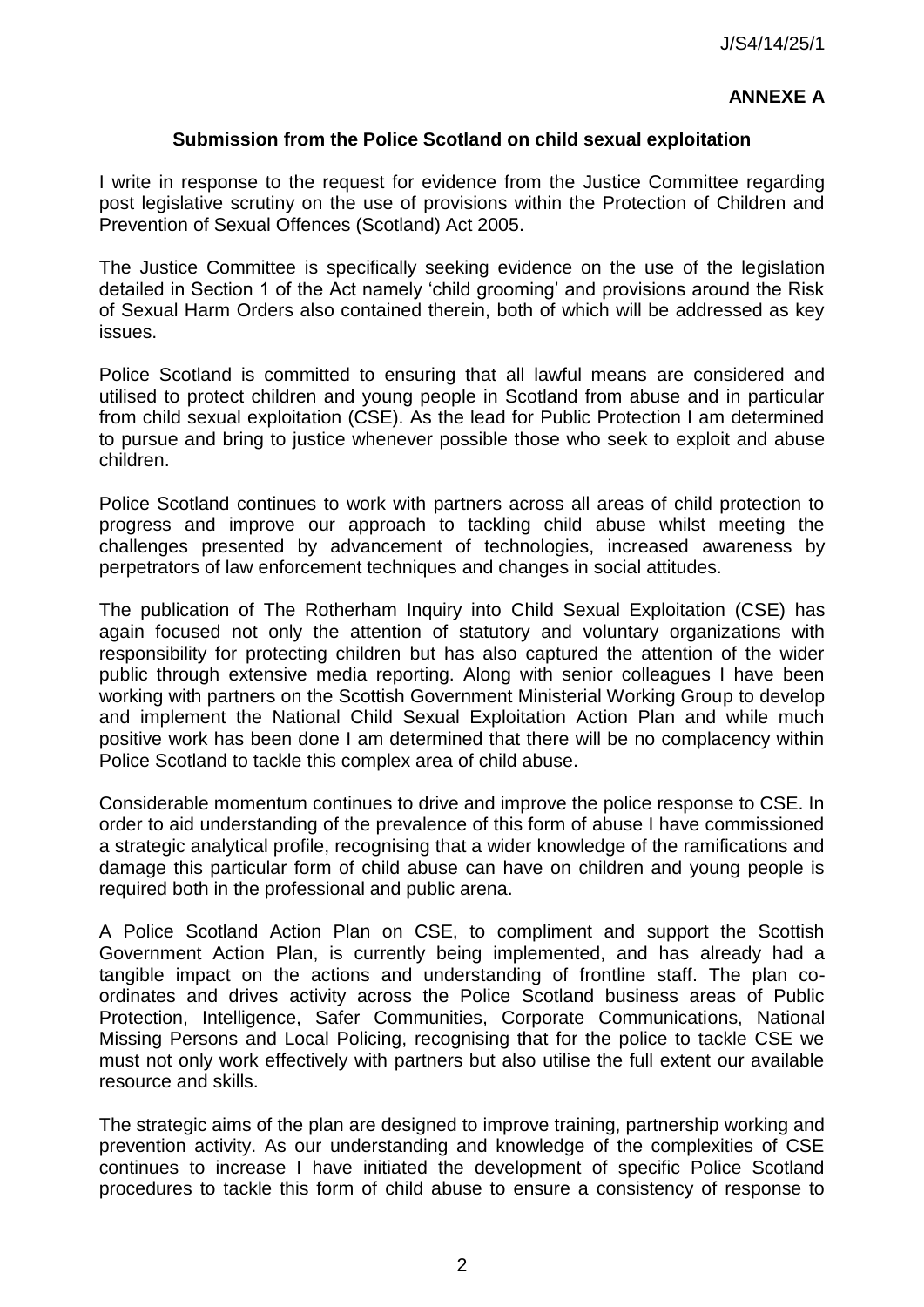children vulnerable to CSE and to ensure we remain focused on apprehending those responsible for exploiting our children.

Over the last six months I have initiated a wide ranging national project to review and improve the policing response to risk and concerns for the most vulnerable people in our communities. This project aims to directly improve policing approaches across the spectrum of Public Protection disciplines, including those children at risk of being sexually exploited. A key part of this approach is the development of a national Child Abuse Investigation Unit, sitting alongside other dedicated national units in support of local policing. The unit will lead and co-ordinate complex enquiries, developing good practice through enhanced specialist investigatory capacity, and is in the process of being implemented.

It is crucially important that all Police Scotland officers and staff are aware of the presence of CSE within in our communities and understand their roles and responsibilities in responding to it. To convey this I have recently delivered a personal message on the impact of CSE through our internal communication platform. This message is underpinned by published guidance, procedures and in particular links to best practice reference material available from the College of Policing. This is a continuous learning and development process which is embedded within an overall Public Protection communication strategy that aims to use social media and marketing tools to guide and inform Police Scotland staff, our partners and our communities.

The Protection of Children and Prevention of Sexual Offences Act (Scotland) Act 2005 contains specific legislation relating to the offence of "child grooming" which broadly speaking applies to those individuals who have either met or target a child through various modes of communication with the intention of meeting the child to have unlawful sexual activity. For the purposes of presenting evidence of policing the elements of this offence this can be further referred to as 'contact' and 'online' grooming.

In order to meet the demands of changing technologies that directly influence offending behaviour Police Scotland continues to invest in specialised law enforcement techniques to capture online offending activity. Within this field practices and procedure continue to be reviewed and developed to deliver a consistency of approach that has yielded significant positive results in this area. The online investigation enquiries have since  $1<sup>st</sup>$  April 2013 led to 283 individuals being charged with offences linked to their online activity. Through the identification of individuals involved in this form of child abuse, and following arrest, conviction and subsequent registration on the Sex Offenders Register, the risk these individuals pose within the community can be fully assessed and effectively managed by Police Scotland and our partners. In the highest risk cases this includes an application for a Sexual Offences Prevention Order where appropriate.

Many of these offenders are resourceful, intelligent and sophisticated in their pursuit of online offending. Police Scotland has sought to identify best practice from across the UK and beyond. In the forthcoming period experts from the United States will visit Scotland to educate and inform our specialist cybercrime and online resources in the use of advanced techniques to further pursue offenders. I remain resolute in my determination to target these criminals through the effective and efficient use of resources and emerging technologies, particularly since such behaviour can be the predicate offence to more hidden forms of abuse including CSE.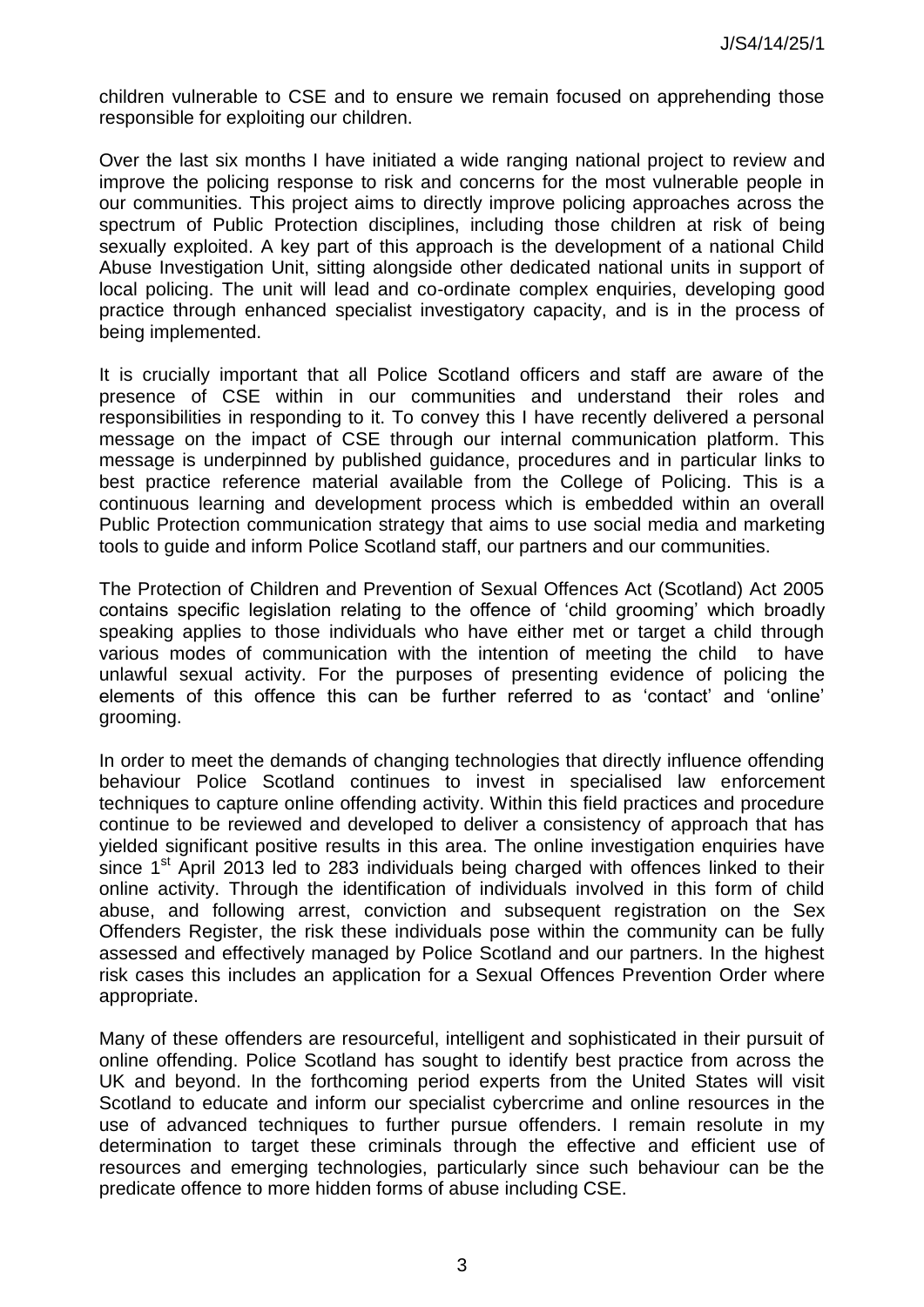There is no doubt that around the globe the volume of offending through all forms of online activity whether it be possession of indecent images of children, "online" grooming with intent to commit further sexual offences or the exchange of indecent images amongst groups is escalating due to increased accessibility to devices, improved download technologies and the development of sophisticated software to conceal activity. All law enforcement agencies recognise the challenge this presents and I fully support multi-agency collaborations to support continuous improvement in the fight against this form of child abuse.

We continue to learn from previous investigations undertaken into CSE with more recent enquiries showing that multi-agency practice continues to evolve, leading to improved information sharing, better understanding of risk factors, enabling more effective risk assessment based on the needs of the child, whilst at the same time focusing on targeting and disrupting those responsible. This multi-agency approach has included early discussion with COPFS leading to improved presentation of evidence in complex CSE investigations ensuring the most effective legislative option is considered. Further preventative measures such as the use of Risk of Sexual Harm Orders remain an active preventative consideration where direct evidence of criminality cannot always be achieved.

I am determined that as we move forward, Police Scotland will continue to use the findings and learning from all sources, and especially the most challenging and high profile investigations to improve our response to CSE .

I wish to provide the following information to the Justice Committee in response to the request for specific background to the following points.

# *The use of Section 1 of the Protection of Children and Prevention of Sexual Offences (Scotland) Act 2005 by Police Scotland*

Crimes recorded across legacy force areas including Police Scotland since enactment of legislation amounts to162 recorded crimes in total. A sample analysis of these crimes has revealed 58% of these crimes were "non-contact" grooming offences suggesting intervention through the use of this legislation had reduced the opportunity for contact sexual offences to take place.

Of the remaining 42% of crimes recorded those were "contact" offences, two thirds of them also included sexual offences either under the Sexual Offences (Scotland) Act 2009, the Criminal Law Consolidation (Scotland) Act 1995 or Lewd, Indecent and Libidinous Practices.

The remaining third of reported crimes highlights the effectiveness of the legislation as an actual preventative offence as the pattern follows a trend of befriending online with a view to meeting up at a location for the purpose of unlawful sexual activity or being a "trusted" figure making arrangements to meet the child for the purposes of unlawful sexual activity. In these circumstances the application of the legislation may have prevented serious sexual harm occurring.

# *The use of S1 of Protection of Children and Prevention of Sexual Offences (Scotland) Act 2005 by Police Scotland since April 2013*

A total of 35 crimes involving the offence s1 Protection of Children and Prevention of Sexual Offences (Scotland) Act 2005 have been recorded across Scotland since the inception of Police Scotland in April 2013. From a total since the legislation was enacted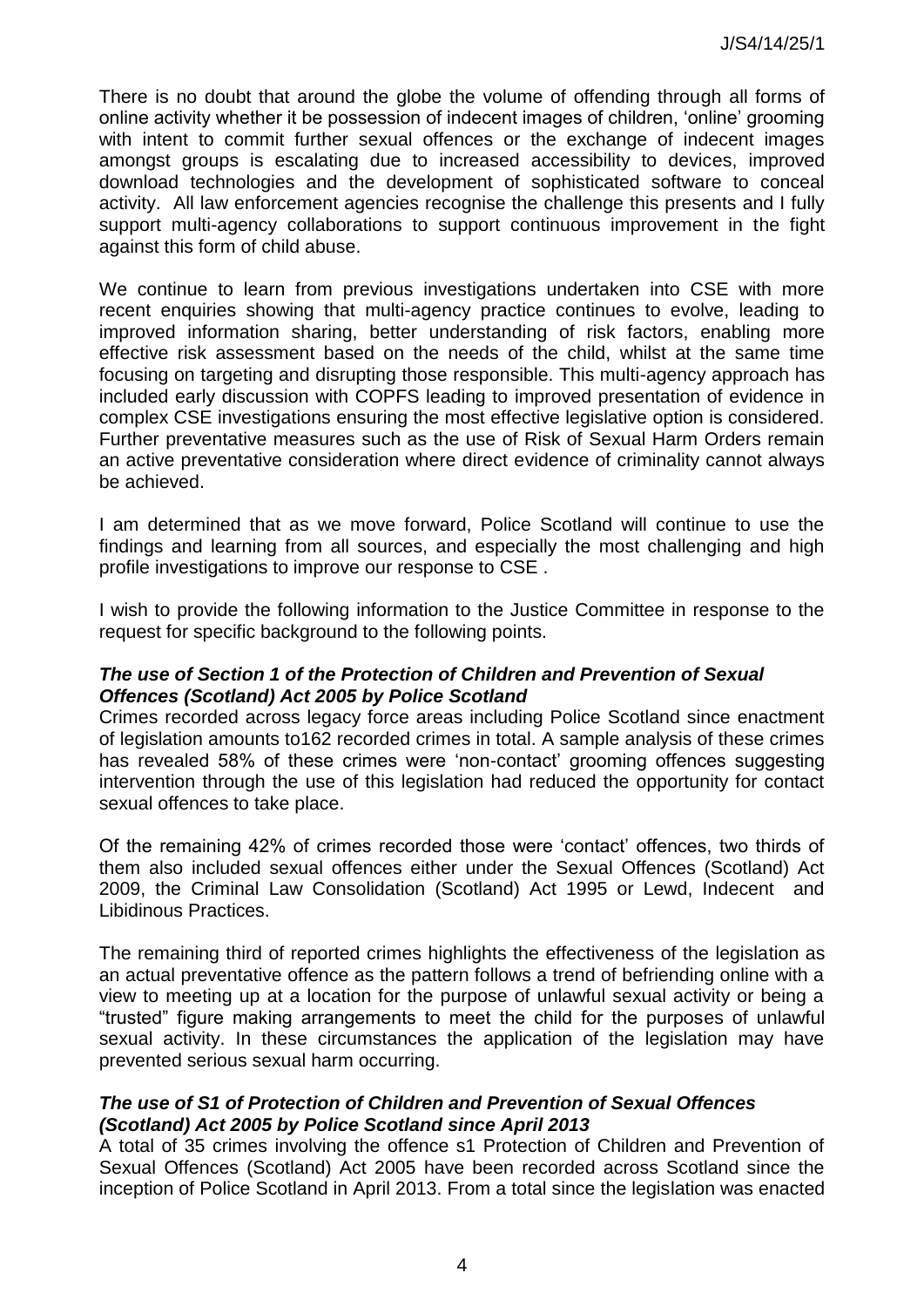of 162 this represents an upward trend in usage in recent times, which I would attribute to the activities already described, and would expect that this will continue to rise.

The offence has been used effectively in Operation Dash, a multi-agency operation that is being led by Police Scotland and that has from its inception sought to determine the extent of child sexual exploitation in the Greater Glasgow area and subsequently pursue criminals engaged in CSE and to ensure victims receive the support and welfare they require. Police Scotland and partners from Crown Office and Procurator Fiscal Service consult regularly to discuss the most effective legislative options available to report the criminals responsible. The application of this legislation has successfully resulted in one individual being convicted of S1 offences and who is due to be sentenced at the High Court in Glasgow on the  $9<sup>th</sup>$  October.

This remains an active ongoing criminal investigation and I can provide further information when appropriate.

#### *The barriers to reporting S1 Protection of Children and Prevention of Sexual Offences (Scotland) Act 2005*

I recognise that the number of offences recorded under this legislation is much lower in comparison to other sexual offences and related crimes.

In have sought to examine the reasons for this and there are a number of possible explanations. Firstly it is believed in many cases that the precursor grooming activity is only established after the disclosure of a contact offence and during the criminal investigation. In such cases where the offender is arrested for a substantive sexual crime, the grooming behaviour is most commonly presented as part of the conduct of accused to support the motive for the more serious criminal contact offence. We remain in constant dialogue with COPFS to ensure that investigations seek to identify any criminal conduct and use all legislative means available.

Where online offending is detected through the use of specialist resources and subsequent device examination following the arrest of an offender, an assessment in made to establish if any contact offending has occurred. Offenders are reported in relation to possession of indecent images of children, and further complex and resource intensive investigation is not always required as conviction of possession of the images will ensure the offender is placed on the Sex Offenders Register. This proportionately allows the prioritisation of the large volume of "new" online enquiries which require to be undertaken timeously and effectively to mitigate potential risks.

In spite of increasing usage, I remain convinced that sustained efforts to raise awareness of the legislation are required and will be successful, given the prevalence of communication through social media platforms and applications by children and young people.

*Current improvement measures being undertaken to increase usage of legislation*  I have communicated to all Police Scotland officers and staff guidance on the application of the legislation and raised at senior management meetings my expectations as to supervisory officers ensuring that officers fully exploit the opportunities this legislation presents In addition I have ensured that more comprehensive guidance on CSE has been made available to all specialist officers working in Public Protection..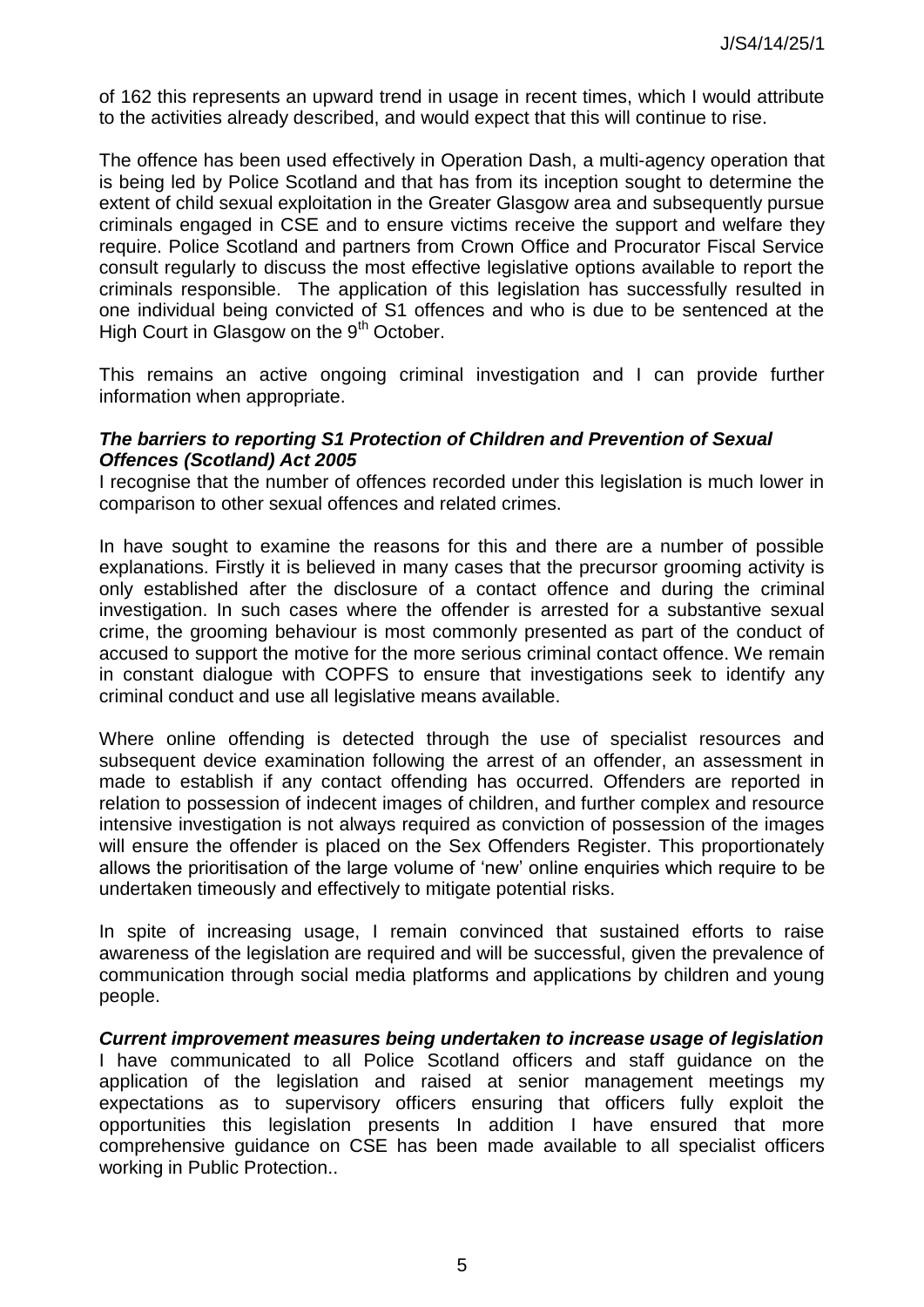Further key messages to all officers and staff on the prevalence and effect of CSE and the actions officers can undertake to prevent this abuse through the use of the legislative tools has been communicated widely through various means.

In addition to these measures current training for all officers and staff is being reviewed and already new inputs on CSE for various Detective Courses and guidance on the legislation has being incorporated. Police Scotland continues to work closely with the COPFS to ensure that training and most importantly operational practice continues to improve.

I have instructed a review be undertaken of the operation of the "Keeping Children Safe" Community Disclosure scheme designed to empower parents/carers in protecting their children in recognition that community awareness and empowerment have been highlighted by third sector and statutory partners as a significant area that requires improvement across Scotland.

I am actively seeking to develop and build upon links with "hard to reach" sectors of the community through Police Scotland"s Safer Communities departments to build confidence and trust with a view to increasing the reporting of child abuse to the police either directly, or through third party reporting.

#### *Use of Risk of Sexual Harm Orders since enactment of Protection of Children and Prevention of Sexual Offences (Scotland) Act 2005*

The Protection of Children and Prevention of Sexual Offences (Scotland) Act 2005 sections 2–8 created legislation that enable the Chief Constable to the relevant Sheriff Court for a Risk of Sexual Harm Order RSHO where it appears an individual has on at least 2 occasions done any of the following acts:

- Engaged in sexual activity involving a child or in the presence of a child;
- Causing or inciting a child to watch a person engaging in sexual activity or to look at a moving or still image that is sexual;
- Giving a child anything that relates to sexual activity or contains a reference to such activity;
- Communicating with a child when a part of the communication is sexual

Since the enactment of the legislation in respect of Risk of Sexual Harm Orders (RoSHO"s), 31 orders have been granted as either Interim or full orders in Scotland.

There are currently 23 live orders, 10 of which are Interim Orders. There is no information available for occasions when an order was considered and/or applications were declined at Court. Again, this represents an increased usage in recent times, but clearly there are more opportunities that may have been considered appropriate for such orders in the absence of conviction.

# *The barriers to use of Risk of Sexual Harm Orders*

Research has not revealed any definitive limiting factor on the number of RSHOs applied for or obtained. However, there do appear to have been instances where the requirement for application within three months of relevant conduct being reported has been a barrier to progressing an application. In addition, the orders are only available for those children under 16 years of age and where potential victims are now older than 16 at the time of reporting, orders were not considered.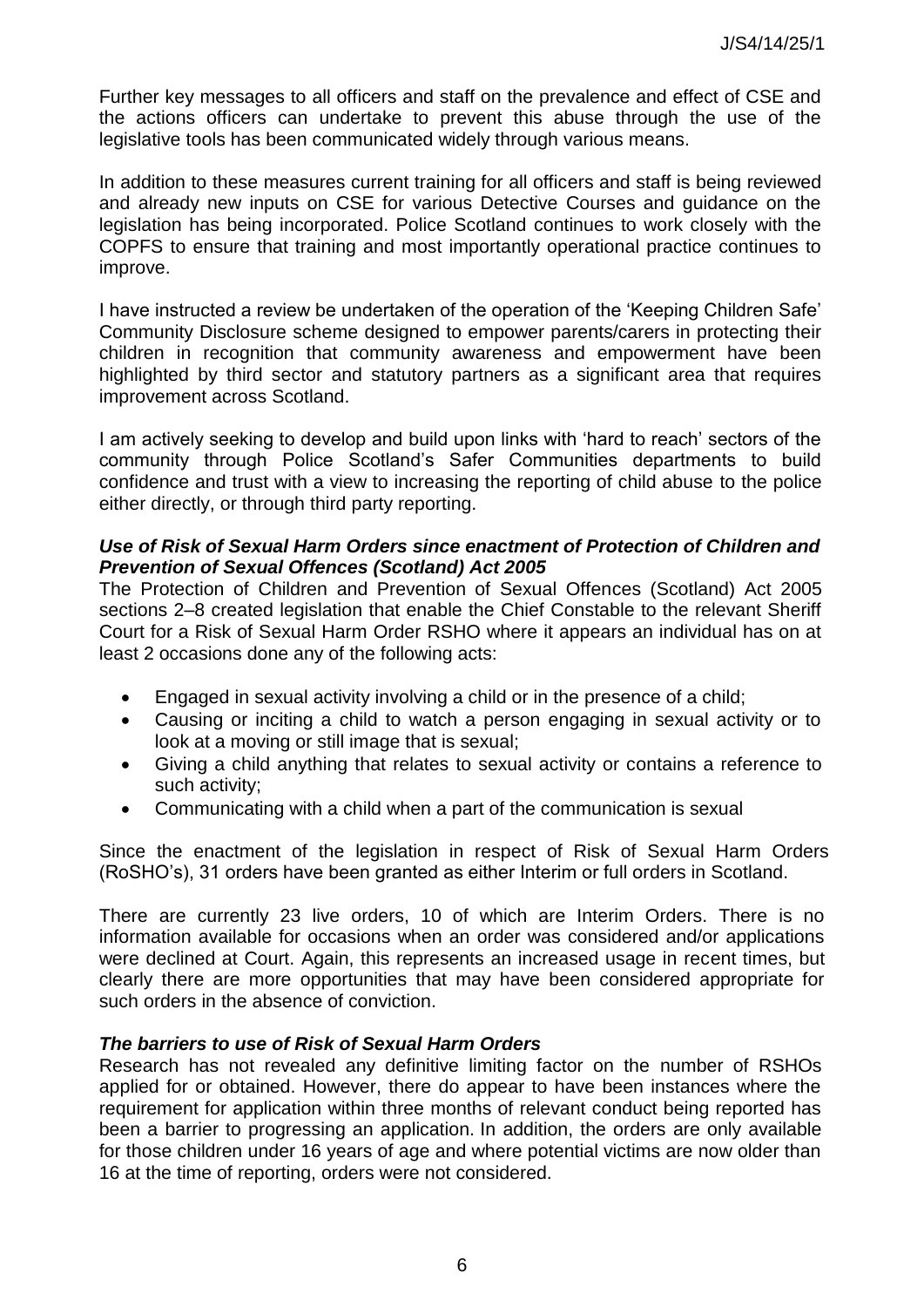The prescriptive nature of the legislation leading to these misinterpretations has been identified and I would suggest the following changes would improve the use and effectiveness of RSHO"s:

- Reducing the stated two required courses of conduct to one single act of a sexual nature that would indicate the individual presents a suitable risk on the community that the order is necessary.
- Increases the scope for the individual to whom the conduct has been directed and thus requires the protection namely including young people up to the age of 18years and also including adults deemed at risk of physical or psychological harm.

These changes would not affect a person's right to appeal as is with there is with current legislation.

The above measures would permit the legislation to be truly preventative as opposed to requiring a form of corroboration before it can be effective. Furthermore widening the conditions of those who are requiring protection will actually serve to protect those individuals whom we have established are targeted by such individuals.

#### *Current Improvement measures in usage of Risk of Sexual Harm Orders.*

More detailed guidance on the use and application of Risk of Sexual Harm Orders is contained within the Police Scotland CSE action plan to increase the effective use of these orders.

Existing processes, including scrutiny by supervisors, continue to be improved to ensure that all relevant cases can be considered for suitability for RSHO or other preventative orders. This work continues to be progressed by senior officers with leading roles in Child Protection and Offender Management within the Specialist Crime Division of Police Scotland.

In conclusion, Police Scotland recognises that the effective use of preventative legislation can reduce the risk to vulnerable children who may be subjected to CSE or wider forms of child abuse. However I am firmly of the view that legislation on its own is not enough. It must be accompanied by a firm commitment and willingness by all relevant agencies to work together with the necessary urgency to identify and tackle those responsible for the sexual exploitation of our children and to identify children at risk of CSE to ensure appropriate support and welfare is provided and thus prevent their exploitation.

I wish to assure you that whilst much continues to be achieved and improved, there is no room for complacency and I am committed to leading and further improving Police Scotland"s response to this complex form of child abuse which can have a devastating and lasting effect on children and their families.

Malcolm Graham Assistant Chief Constable Major Crime and Public Protection 30 September 2014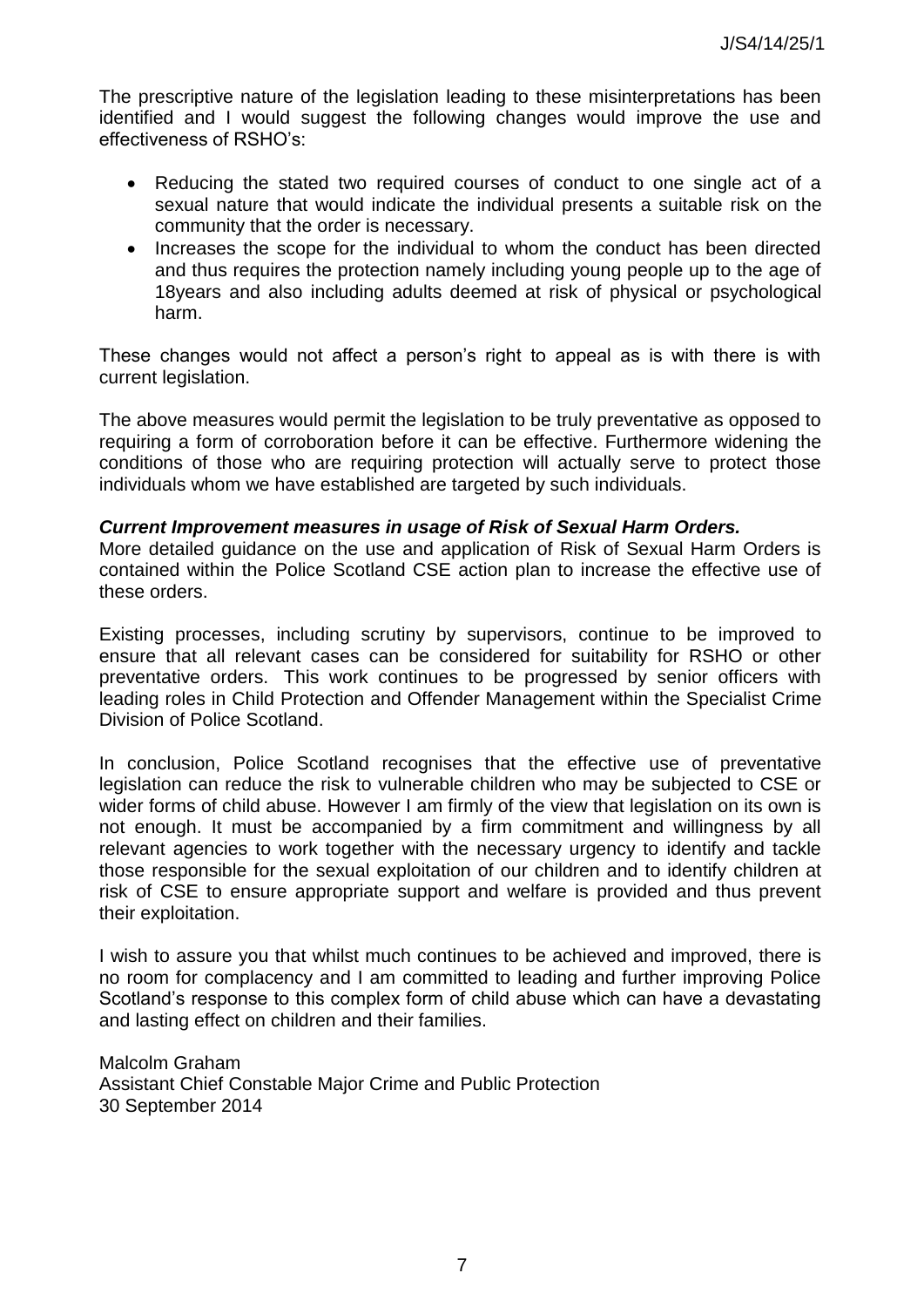#### **Correspondence from Crown Office and Procurator Fiscal Service on child sexual exploitation**

Thank you for the opportunity to provide evidence for the Justice Committee"s inquiry into child sexual exploitation.

The Crown Office and Procurator Fiscal Service (COPFS) recognises the devastating impact of child sexual exploitation and the importance of the thorough investigation and robust prosecution of these offences.

We will prosecute all such offences where there is sufficient available evidence and it is in the public interest to do so, as it almost invariably is in cases involving sexual exploitation of children.

COPFS has a cadre of highly qualified, specially trained Advocate Deputes in the National Sexual Crime Unit (NSCU), which deals with all serious allegations of sexual crime, including child sexual exploitation and human trafficking. The Head of NSCU gave evidence to the Public Petitions Committee with the Lord Advocate in 2013. There is a lead Procurator Fiscal for Sexual Offences and a lead for Human Trafficking. All cases involving serious sexual offences are reported to NSCU for instructions. This dedicated team of senior prosecutors direct criminal investigations from the earliest stages, providing advice and expertise on all aspects of the investigation and preparation of cases.

This specialism is being replicated in local Sexual Offence Units around the country to ensure that cases reported to NSCU have been prepared to the highest possible standard.

You have asked specifically for information on potential barriers to prosecution. I responded to a similar request prior to the Lord Advocate giving evidence to the Public Petitions Committee in June 2013 as undernoted at Appendix 1. These barriers remain. In addition to these barriers, recent experience of cases have highlighted that a number of victims of CSE are teenage girls who have lived or are living in care: they have multiple layers of complex needs and concerns. They can willingly associate with older males who offer cigarettes, alcohol and a night away from their residential home. Many of these teenage children do not realise that they are victims of exploitation and even when they commence engagement with the Criminal Justice system they remain extremely vulnerable and distrustful of all agencies. This makes detection and subsequent engagement in the investigation and prosecution challenging. These barriers will not deter Prosecutors from focusing on the offending behaviour.

It may also be helpful to record that while the starting point for some cases is disclosure by a child – and there are many barriers to such disclosure, as I have highlighted - for others the detection and reporting is by a 3rd party leading to investigation and engagement with identifiable victims. This presents a challenge and awareness raising responsibility for many organisations and the wider community.

You have specifically asked about the conviction numbers in child grooming offences; the section which covers child grooming offences is Section 1 of the Protection of Children and Prevention of Sexual Offences (Scotland) 2005 Act. I have attached at Appendix 2 to this response a table showing the figures for prosecutions of Section 1.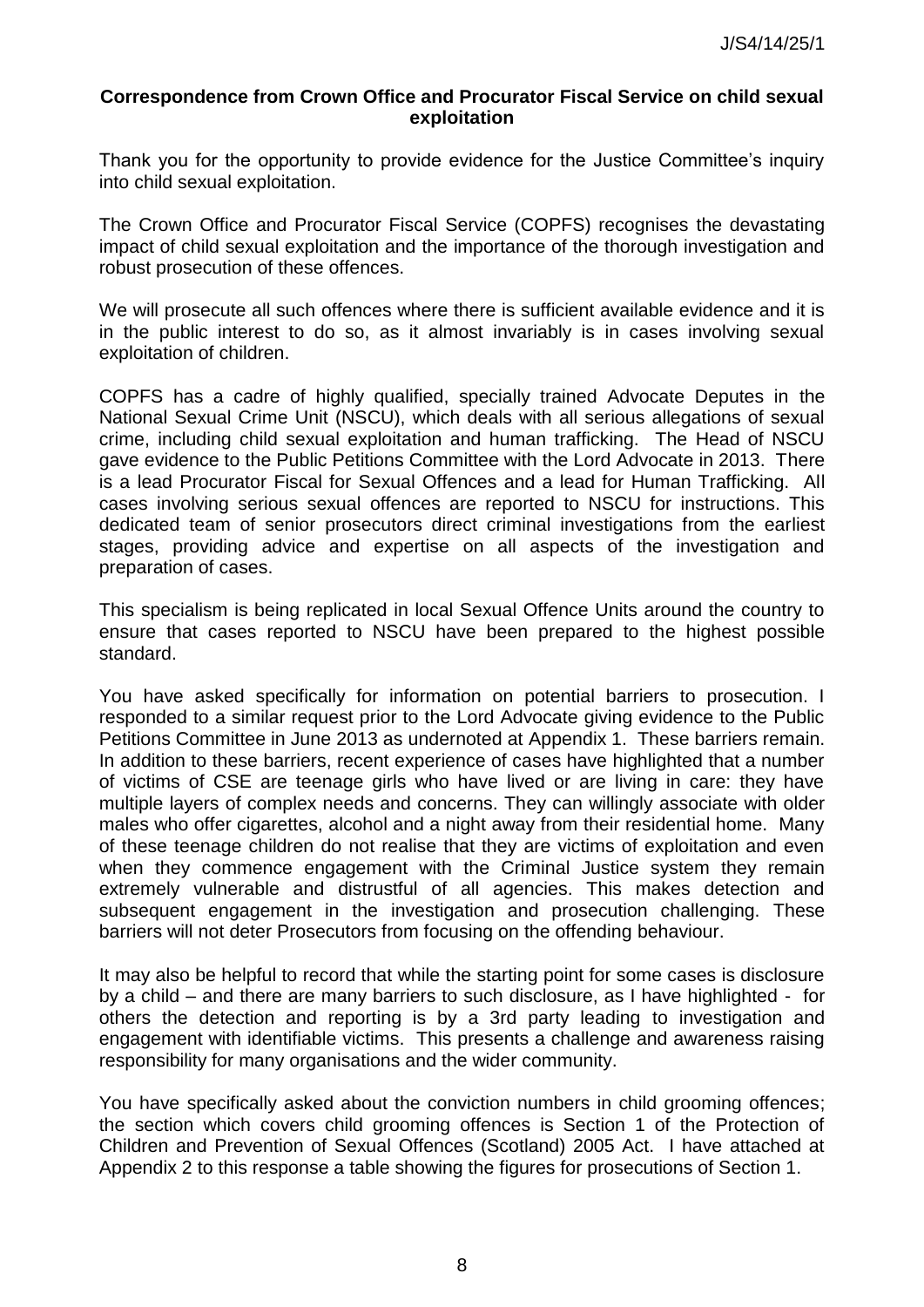It is important to note that in cases which come under the definition of child sexual exploitation the most appropriate charge will not always be under the 2005 Act but may more appropriately be prosecuted under the 2009 Act or at common law. For example a child who has been groomed from the age of 13 and sexual intercourse commences when she is aged 14. As part of the grooming she is given alcohol and a mobile telephone with top ups. When she is 15 her carer realises that she is in a sexual relationship with the perpetrator and reports this to the police. This is not an unusual circumstance which would most likely be prosecuted under s28 of the 2009 Act (having intercourse with an older child) but with a narration of the circumstances of the grooming. The grooming behaviour may be difficult to prove by corroborated evidence given that it will have occurred in private. As part of the narration and/or the evidence at trial, it can be taken into account by the court at sentencing.

The Committee will no doubt be aware that sexual exploitation of children can have links to serious and organised crime and to Human Trafficking. COPFS encourages prosecutors to use all legislation at their disposal to its best and prohibitive effect, including using legislation to seize proceeds of crime thereby making breaching the law less attractive to criminals. Work is ongoing to legislate for an aggravation of crimes which are linked to human trafficking which will enhance the legislation already available to COPFS.

You have also asked for the number of Risk of Sexual Harm Orders (RSHO"s). This is an order made by the Court on the application of the Chief Constable and figures are not held by the Crown. Police Scotland has been asked to submit these. However to assist the committee, I have also included details of the number of breaches of the RSHO"s reported to COPFS and the outcomes.

I hope this information is of assistance to the Committee.

Catherine Dyer Crown Agent & Chief Executive 26 September 2014

# **COPFS Appendix 1**

#### **What barriers exist to identifying, disrupting or prosecuting child sexual exploitation perpetrators? How might these be overcome?**

- The starting point for any prosecution is normally a disclosure by the child of what has happened. It is well recognised that child victims vary in how and when they disclose the abuse that they have been subjected to. In some cases the child will not realise that what is happening to them is wrong and therefore may feel that there is nothing to disclose. At the point when the child realises that it is wrong, disclosure may still not follow immediately. Disclosure can be delayed for a number of years for a variety of reasons which could include; not wishing to upset other family members; a fear of not being believed; because of threats made to them; or a fear of splitting a family unit. Sometimes multiple disclosures will be necessary before the full extent of the abuse is known and sometimes that disclosure can happen over a number of years.
- Once the disclosure by a child or children is made and reported to the police, the investigation of the abuse and the perpetrators will begin. In Scotland all the essential elements of a crime must be corroborated which means that there must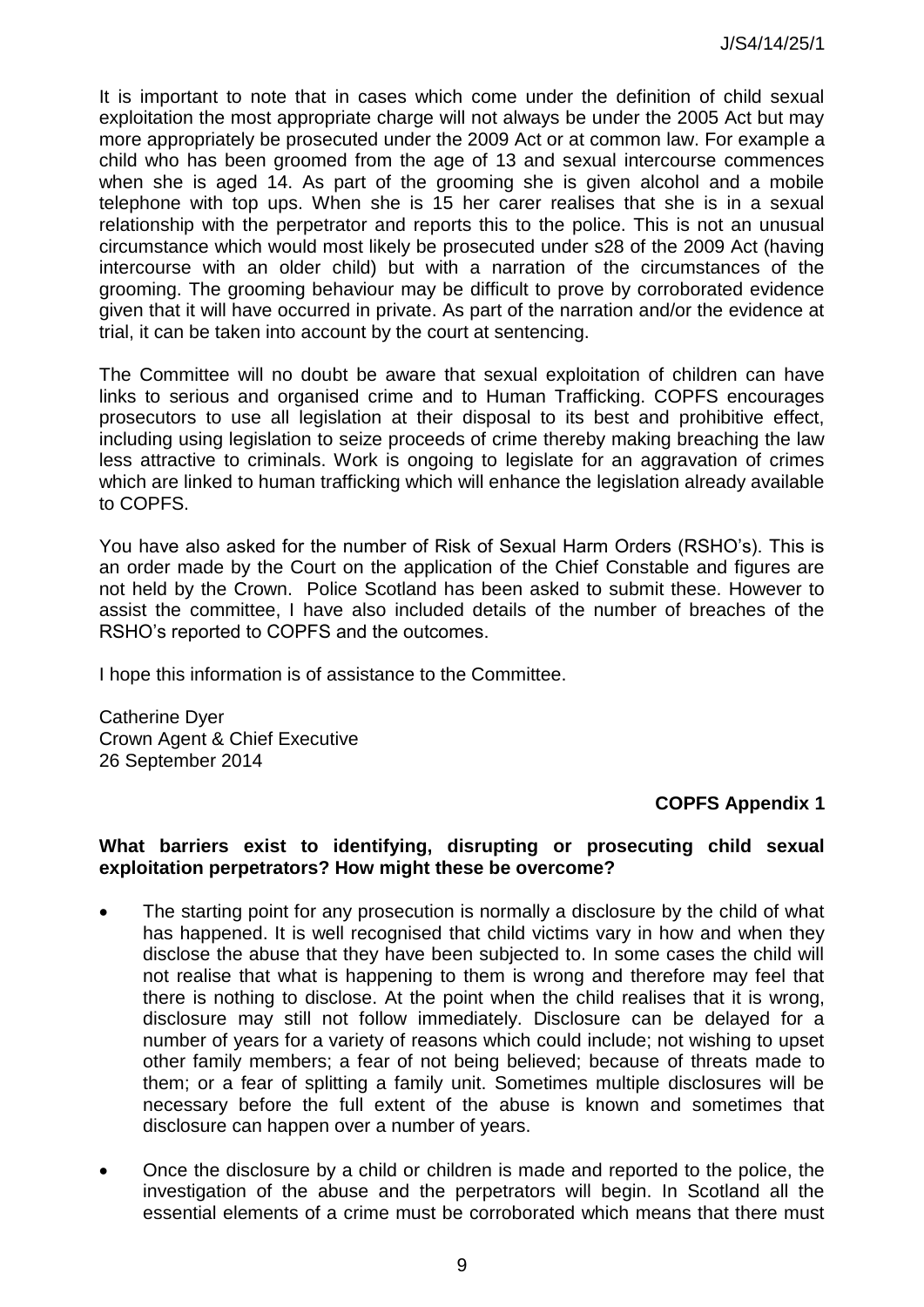be two sources of evidence to prove the crime was committed and that the accused was the perpetrator. There can be a number of reasons why corroboration can be difficult to obtain. If the disclosure by the child has been delayed, even for a short time, opportunities for forensic and other types of evidence could have been lost. The majority of sexual offences take place in private and accordingly corroborating what actually took place can be difficult. The research for the Carloway Review supports the view that in crimes of a private sexual nature, such as rape, the abolition of the requirement for corroboration and the adoption of a separate evidential test such as a reasonable prospect of conviction would result in the Crown being able to take proceedings in many more of these serious sexual offences. The abolition of the requirement of corroboration may also have a significant impact on how the Crown can approach such cases. Prosecutors can and are frustrated where there is a credible and reliable witness but there is no evidence to corroborate the essential elements of the charge.

 There can also be barriers in dealing with cross border offences with other parts of the UK. While Scotland has jurisdiction over Scottish nationals who have committed specified sexual crimes<sup>4</sup> in a country outside the United Kingdom it does not have jurisdiction over a similar crime if it was committed elsewhere within the United Kingdom. So for example if a Scottish national was to groom and then travelled to meet and rape a child in France, Scottish courts would have jurisdiction over both offences. If the same Scottish national had groomed, travelled to England and raped a child the Scottish court would only have jurisdiction over the grooming charge and not the rape.

| <b>Action</b><br>taken re      | <b>Action</b><br>taken re |                       |                |                         |                |                          |                          |              |
|--------------------------------|---------------------------|-----------------------|----------------|-------------------------|----------------|--------------------------|--------------------------|--------------|
| <b>Accused</b>                 | Charge                    | <b>Outcome</b>        | 2009-10        | 2010-11                 | 2011-12        | 2012-13                  | 2013-14                  | <b>Total</b> |
| Solemn                         | Court                     | Convicted             | 14             | 18                      | $\overline{5}$ | $\sqrt{2}$               | $\,6\,$                  | 45           |
|                                |                           | Not Convicted         | $\overline{5}$ | $\,6\,$                 | $\mathbf{3}$   | $\overline{5}$           | $\,6\,$                  | 25           |
|                                |                           | Ongoing               | 1              | 1                       | $\blacksquare$ | 8                        | 16                       | 26           |
|                                |                           | No Further Action     | $\overline{2}$ | 1                       | 5              | $\overline{2}$           | $\overline{5}$           | 15           |
|                                |                           | Not a Separate Charge | $\overline{4}$ | 10                      | $\overline{4}$ | 6                        | $\overline{2}$           | 26           |
| <b>Solemn</b><br><b>Total</b>  |                           | 26                    | 36             | 17                      | 23             | 35                       | 137                      |              |
| Summary                        | Court                     | Convicted             | 1              | $\mathfrak{S}$          | $\mathbf{3}$   | 1                        | $\mathbf 1$              | 9            |
|                                |                           | Not Convicted         | 1              | $\overline{\mathbf{4}}$ | $\mathbf{1}$   | $\overline{\phantom{m}}$ | $\sqrt{2}$               | 8            |
|                                |                           | Ongoing               | $\blacksquare$ | $\blacksquare$          | $\blacksquare$ | 1                        | $\overline{\phantom{a}}$ | 1            |
|                                |                           | No Further Action     | $\frac{1}{2}$  | ä,                      | $\blacksquare$ | $\overline{\phantom{a}}$ | $\mathbf 1$              | 1            |
|                                |                           | Not a Separate Charge | $\overline{7}$ | 1                       | $\mathbf{1}$   | $\overline{\phantom{m}}$ | $\overline{2}$           | 11           |
| <b>Summary</b><br><b>Total</b> |                           | 9                     | $\pmb{8}$      | $5\phantom{1}$          | $\overline{2}$ | $6\phantom{1}$           | 30                       |              |
|                                |                           |                       |                |                         |                |                          |                          |              |

**COPFS Appendix 2** 

<sup>4</sup> S 55 of the Sexual Offences (Scotland) Act 2009

l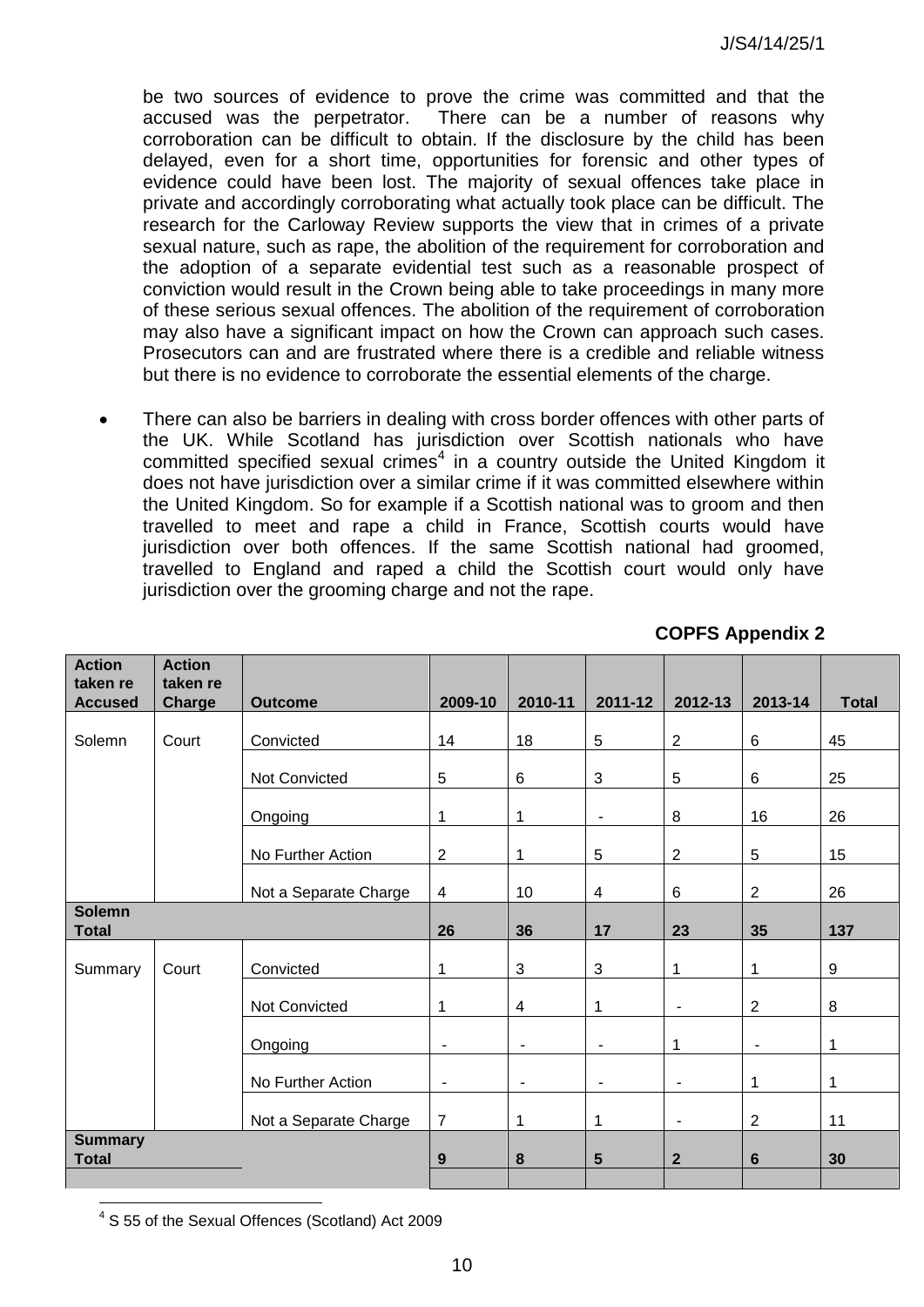| Direct          |                 |                          |                          |                 |              |                       |                |
|-----------------|-----------------|--------------------------|--------------------------|-----------------|--------------|-----------------------|----------------|
| Measures        | Diversion       | $\overline{\phantom{0}}$ | ۰                        |                 | ۰.           | $\tilde{\phantom{a}}$ |                |
|                 |                 |                          |                          |                 |              |                       |                |
|                 | Warning         | ۰                        | ٠                        | ۰               | 1            | ٠                     |                |
| <b>Direct</b>   |                 |                          |                          |                 |              |                       |                |
| <b>Measures</b> |                 |                          |                          |                 |              |                       |                |
| <b>Total</b>    |                 |                          | -                        | 1               |              | ٠                     | $\overline{2}$ |
| <b>No</b>       | <b>No</b>       |                          |                          |                 |              |                       |                |
| <b>Action</b>   | <b>Action</b>   | $5\overline{5}$          | $\overline{4}$           | $5\phantom{.0}$ | $\mathbf{2}$ |                       | 23             |
| <b>No</b>       | <b>No</b>       |                          |                          |                 |              |                       |                |
| <b>Decision</b> | <b>Decision</b> | $\blacksquare$           | $\overline{\phantom{a}}$ | ۰               | ۰            | 2                     | $\mathbf{2}$   |
|                 |                 |                          |                          |                 |              |                       |                |
| Totals          |                 | 40                       | 48                       | 28              | 28           | 50                    | 194            |

NOTE Not a separate charge: the total number of charges reported will also include charges where action was taken in relation to other charged reported in the case, for example, because the prosecutor took the view that an alternative charge was more appropriate or because details of the charge were included within the body of another charge for evidential reasons.

#### **Submission from the Cabinet Secretary for Justice on child sexual exploitation**

Thank you for your letter of 22 August 2014, seeking information to assist the Justice Committee"s post-legislative scrutiny of the Protection of Children and Prevention of Sexual Offences (Scotland) Act 2005 ("the 2005 Act"). I apologise for the delay in responding.

Child sexual exploitation is an abhorrent crime and can have a devastating impact on its victims and their families. The Scottish Government is absolutely committed to protecting children and young people"s wellbeing and has already implemented a range of work with our partners to ensure we remain vigilant to abuse and are able to offer support to survivors. As part of the Scottish Government's commitment, I can assure the Committee that the law in this area is kept under review to ensure it is fit for purpose.

In your letter, you mention the work of the Ministerial Working Group established in 2013 by the Scottish Ministers. The Working Group looked at a range of areas relating to child sexual exploitation including the existing criminal law.

The Working Group noted that where sexual offences are committed against children, there are a range of offences that it may be appropriate to charge the offenders with. As well as the offences contained in the 2005 Act, they noted there are a range of offences contained in the Sexual Offences (Scotland) Act 2009 which criminalise sexual activity with children and in many cases, it was agreed that it may be more appropriate to charge an accused person under this Act, rather than the 2005 Act.

The Working Group stated in their report that they were satisfied that there were no significant gaps in the overall scope of the criminal law to pursue child sexual exploitation as an offence. They did however consider that there is a case for seeking to extend the extra-territorial effect of sexual offences against children to include offences committed elsewhere in the United Kingdom so that they can be prosecuted in Scotland if needed. The Scottish Government is considering this suggestion with a view to bringing forward legislative changes when a suitable legislative opportunity arises.

I note that it has been suggested that the relatively small number of people convicted of the offence at section 1 of the 2005 Act of "meeting a child" may indicate that this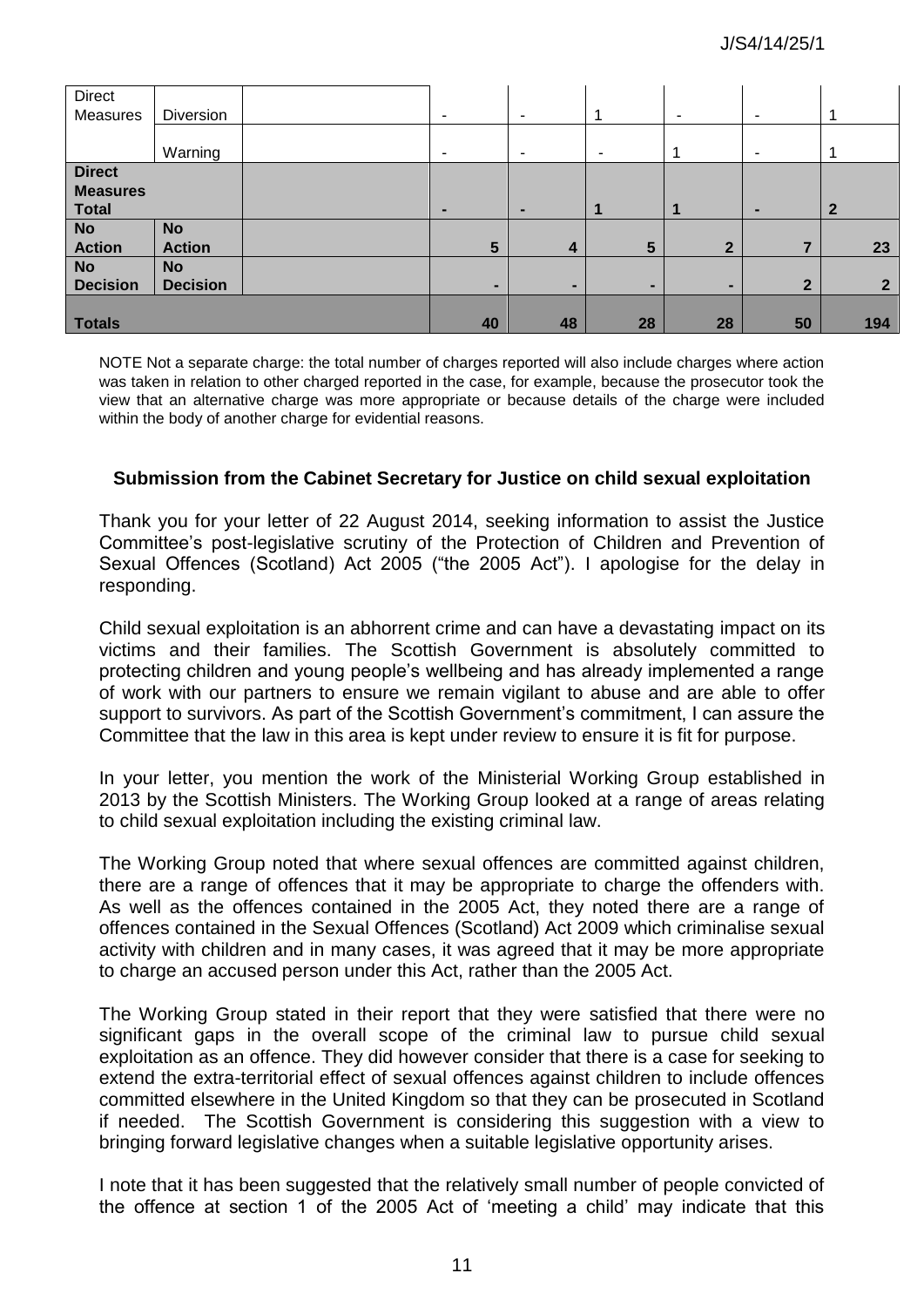offence is under-used. However, it is important to recall that the offence is intended to criminalise a quite narrowly defined type of offending behaviour that was not already covered by the existing criminal law at the time the 2005 Act was legislated for. This is shown by the Policy Memorandum which accompanied the Bill at introduction which stated:

*"The law as it currently stands is able to deal with many cases that involve grooming behaviour. Possible offences include fraud; offences under the Communications Act 2003; offences under the Civic Government (Scotland) Act 1982; lewd and libidinous practices; and breach of the peace."* 

Furthermore, since the 2005 Act was passed, the offences of communicating indecently with a child and causing a child to see a sexual image have been created by the Sexual Offences (Scotland) Act 2009, and, as noted by the Working Group, these offences may also be relevant when prosecuting those who seek to sexually "groom" children.

As a justification for the section 1 offence, the Policy Memorandum went on to note that:

*"It is conceivable…that at present someone could carefully tailor their behaviour to ensure that no offence was committed during the course of grooming (Any subsequent sexual assault would of course constitute a serious offence.)"* 

This could occur where the "grooming" does not involve any overtly sexual communication with the child that could be prosecuted using, for example, offences in the Sexual Offences (Scotland) Act 2009, or the Communications Act 2003.

The Scottish Government's view is that the offence at section 1 is intended to provide protection for children by making it a criminal offence for a person aged 18 or over who undertakes a course of conduct with a child under 16 leading either to a meeting, during or after which the adult intends to engage in sexual activity with the child, or who travels with the intention of having such a meeting.

As such, the set of circumstances in which the offence at section 1 of the 2005 Act will be appropriate as the main charge is quite narrow. Where an adult communicates sexually with a child (e.g. via the internet), that person could, if detected, be prosecuted using offences contained in the 2003 or 2009 Acts. Where someone who sexually grooms a child is detected only after they have committed "contact sexual offences" against the child, that person would be charged with those contact offences. A person is likely to be charged with the "grooming" offence only where they are detected at the point where they arrange to meet the child with the intention of engaging in unlawful sexual activity.

While it is of course difficult to assess for any offence what an appropriate number of prosecutions and convictions should be, it is clear that the inclusion of the section 1 offence in the 2005 Act was not intended to lead to a massive number of prosecutions and convictions given it was designed to address a small gap in the existing criminal law at that time.

In terms of Risk of Sexual Harm Orders the Scottish Government agrees it is important that the police and other criminal justice agencies tasked with managing individuals who pose a risk of sexual harm have the broadest range of powers available to do that. Accordingly Scottish Government officials and key stakeholders are currently looking at the utility and effectiveness of these orders. We want to ensure that adequate provision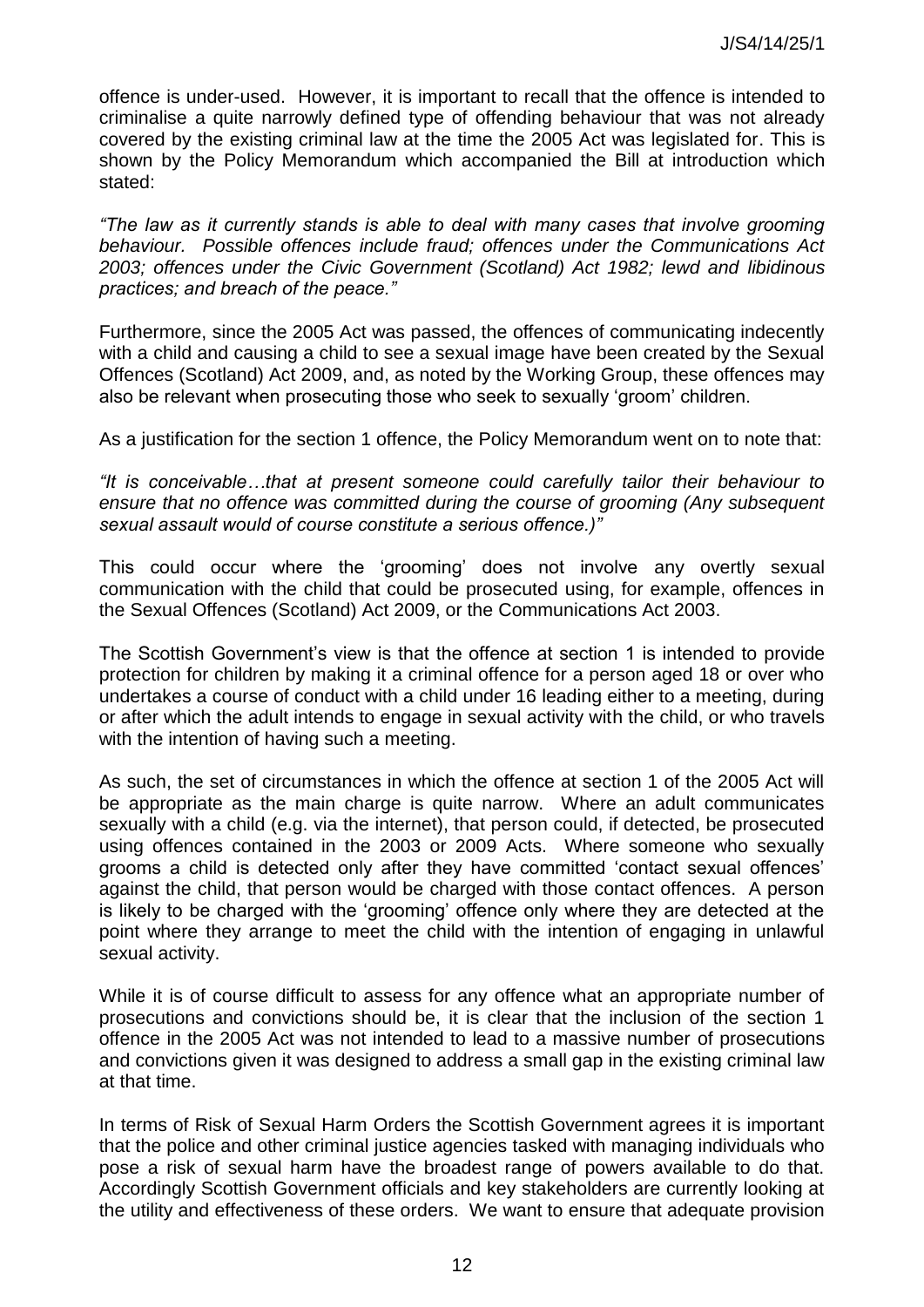is in place to protect our communities, simplify the landscape (thereby giving greater clarity to the police), and help the police and others exercise their professional discretion.

I hope this information is helpful to the Committee in undertaking its post-legislative scrutiny of the 2005 Act and I look forward to reading your report.

Kenny MacAskill MSP Cabinet Secretary for Justice 2 October 2014

#### **Submission from Barnardo's Scotland on child sexual exploitation**

#### **Summary**

- Barnardo"s Scotland is concerned that specific legislation which was designed to tackle child sexual exploitation (CSE) -the Protection of Children and Prevention of Sexual Offences (Scotland) Act 2005<sup>i</sup>- has been little used to bring perpetrators to justice. We are concerned that child victims of sexual exploitation are not being afforded the protection of the criminal justice system as they should be.
- The 2005 Act created a new grooming offence (section 1), introduced offences relating to sexual services of children and child pornography (sections 9-14), and introduced civil preventative orders such as Risk of Sexual Harm Orders (sections 2-8) and Sexual Offence Prevention Orders (section 17). *See Appendix 1 for details of key CSE related offences/tariffs.*
- From the range of offences created by the 2005 Act, there have only been a total number of 42 prosecutions.<sup>i</sup>
- Offences designed to tackle CSE, those relating to sexual services of children and child pornography, are currently very little used: there have been only **2 iii** convictions for charges under the offence of "payment for sexual services of a child" (section 9); only **4** convictions for charges for "causing or inciting provision by a child of sexual services or child pornography" (section 10); and, **0** reports made to the Procurator Fiscal under "arranging or facilitating provision by a child of sexual services or child pornography' (section 11).
- There have only been  $70^{\text{iv}}$  convictions for grooming charges (section 1), despite 237 charges being reported to PF. It is not clear that that the section 1 grooming offence is being prosecuted successfully and treated as an offence in its own right. It is Barnardo"s experience that grooming should be treated seriously when identified, as the intended outcome is always the sexual abuse of a child. There appears to be a "loophole" in the section 1 grooming offence which may be making prosecution of this offence problematic in some cases, in Scotland, due to issues of borders and jurisdiction.
- The Public Petition's Committee Inquiry into CSE recommended post-legislative scrutiny of the Protection of Children and Prevention of Sexual Offences (Scotland) Act 2005 to be undertaken, to ensure that the intention of this legislation is being delivered and that all possible perpetrators of CSE crimes are being prosecuted.  $\theta$
- Due to the vulnerability of child victims of sexual exploitation, prosecuting CSE may be particularly challenging for the criminal justice system. However, all must be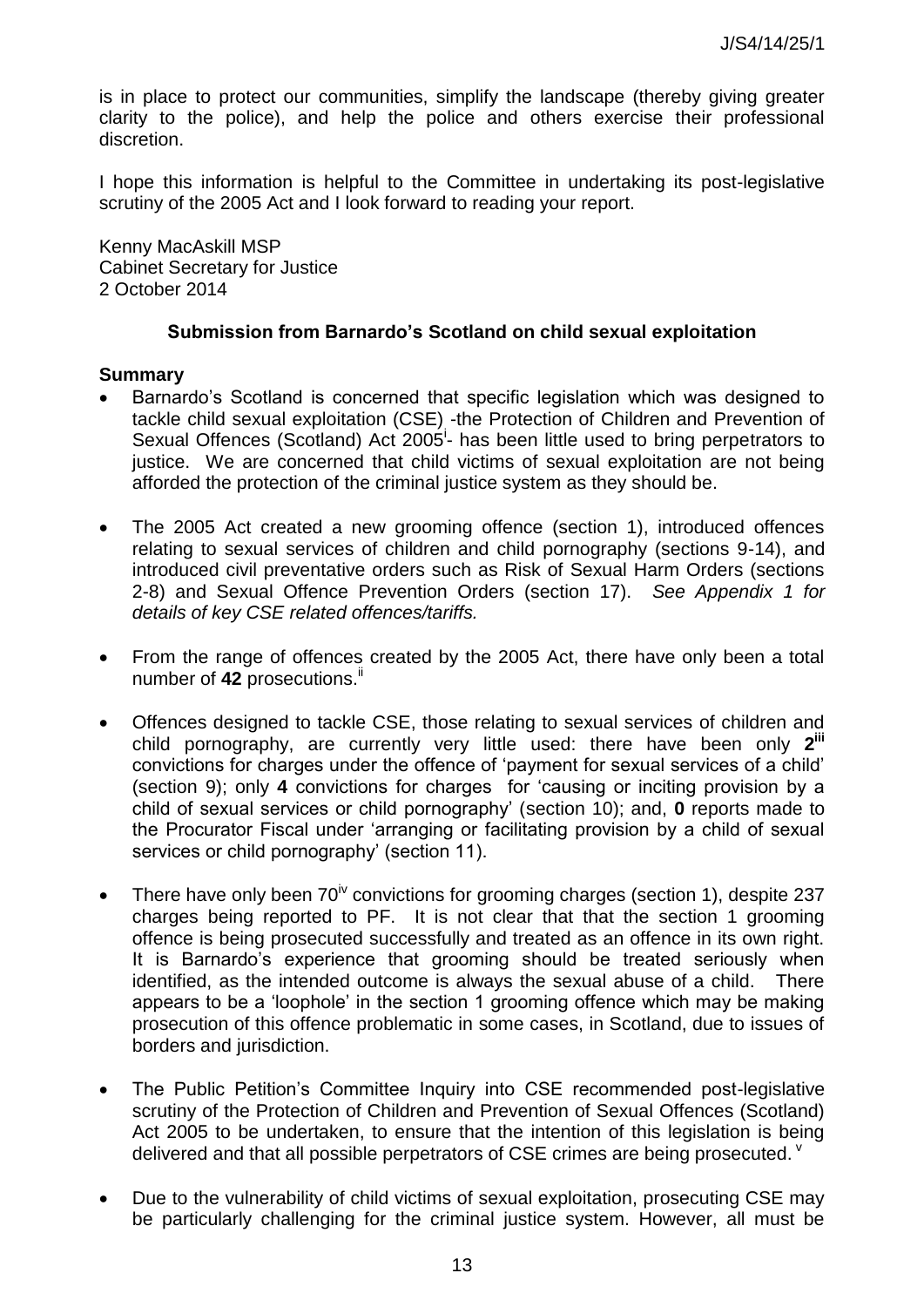done to ensure that barriers to bringing perpetrators to justice are overcome. Following the scale of CSE uncovered in Rotherham, we must ensure that legislation and systems in place are fit to protect children from sexual exploitation in Scotland.

# **What can the Justice Committee do?**

We ask the Justice Committee to take all steps within its power to address the lack of prosecutions of CSE, and to:

- Conduct post-legislative scrutiny of the Protection of Children and Prevention of Sexual Offences (Scotland) Act 2005;
- Seek a review, in order to identify and establish what the barriers to prosecution of perpetrators of CSE are, and that steps are taken to ensure that they are overcome;
- Request that the COPFS instigate a review into the treatment and support of CSE (and all child sexual abuse victims) within the Scottish courts.

#### **Areas that the Justice Committee may wish to explore:**

- Reasons as to why the 2005 Act appears to be so little used.
- To what extent the lack of use of the 2005 Act means that it is ineffective; or, that CSE is not being addressed effectively by the criminal justice system in Scotland.
- Whether the 2005 Act provides Police and COPFS with sufficient powers to tackle grooming.
- The challenges Police Scotland face in identifying, investigating and charging perpetrators with offences under the 2005 Act.
- What processes within the criminal justice system may mean that perpetrators of CSE are not being brought to justice, *e.g* processes around libelling of charges.
- What is in place to support vulnerable victims of CSE through the court processes, and if these are sufficient.
- Whether there needs to be an in-depth review by COPFS/Police Scotland into the prosecution of perpetrators of CSE in Scotland.

# **Barnardo's Scotland Background Briefing**

#### **Introduction**

Barnardo"s Scotland has been providing services for victims of child sexual exploitation (CSE), since the early 1990s. In recent weeks, child sexual exploitation has had a heightened profile, following the publication of the Rotherham Independent Inquiry Report. Professor Alexis Jay, author of the Report, and previously, Chief Social Work Advisor to the Scottish Government, estimated that 1400 children had been sexually exploited from 1997-2013 in the South Yorkshire town. Vi Barnardo's Scotland has had a long-standing concern that the perpetrators of this vile abuse are currently not being brought to justice as effectively as we would like. We hope scrutiny of legislation and practice by the Justice Committee will play an important role in identifying if this is the case, and what can be done about it.

#### **What is Child Sexual Exploitation?**

CSE is a form of child sexual abuse. In practice, the sexual exploitation of children (under 18) occurs where children are coerced, manipulated, forced or deceived into performing and/or others performing on them, sexual activities in exchange for receiving some form of material goods or other entity, such as food , accommodation, drugs, alcohol - or, simply, in some cases, what is perceived to be "love" and affection. In all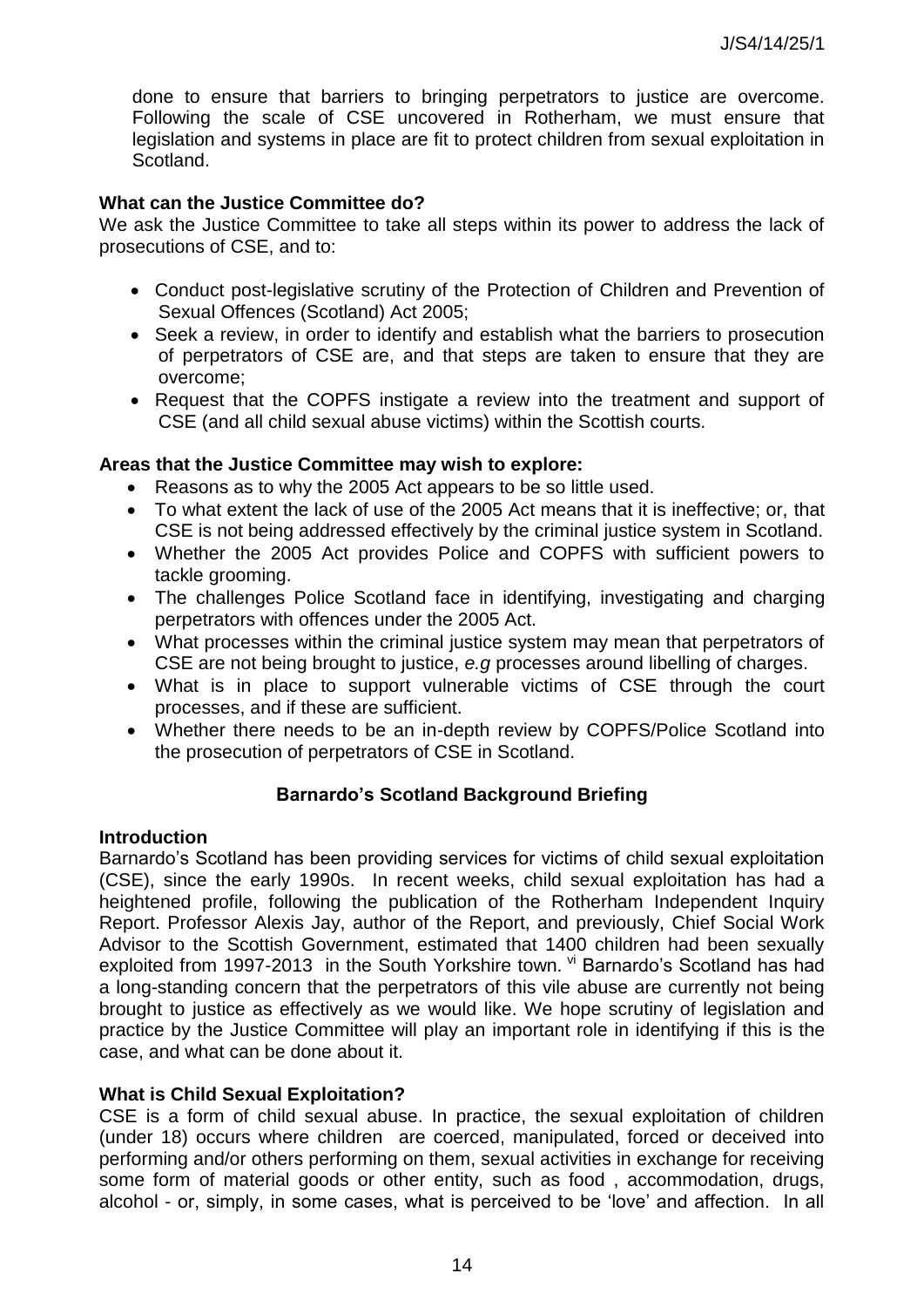cases those exploiting the child have power over them by virtue of their age, gender, intellect, physical strength and /or economic resources. Sexual exploitation can occur through the use of technology without the child"s immediate recognition.

#### **What do we know about Child Sexual Exploitation in Scotland?**

Children are being sexually exploited across Scotland. Agencies, including Social Work, Police Scotland, Education, Health, and Third Sector organisations, routinely identify children and young people at risk of, and those who are victims of, sexual exploitation. This process has been strengthened a great deal by the response of agencies to the issues highlighted by the Public Petition"s Committee, who, following successful campaigning by Barnardo's Scotland, held a Parliamentary Inquiry into CSE in 2013. In response to the work of the Petition"s Committee, the Scottish Government commissioned research on CSE in Scotland<sup>vii</sup>, committed to developing a National Action Plan on CSE, and refreshed National Child Protection Guidelines. Vill This has all helped to ensure that CSE is now properly recognised as a child protection issue. There is, however, a long way to go.

Martin Crewe, Director of Barnardo"s Scotland, stated recently:

"*While there is good work ongoing to tackle child sexual exploitation, we cannot be so naive to think that CSE occurs in isolated incidents, or that it is not happening to children in cities, towns and villages, all over Scotland*."ix

The key finding of the Scottish Government commissioned research published in 2012 was that CSE in Scotland reflects what has been found in the rest of the UK. $^{\star}$  In many ways the only difference between Scotland and other parts of the UK is the absence of high profile court cases of CSE coming to public attention. Since 2011, Glasgow has seen two significant Police Operations to tackle CSE, Operation Cotswold, which concluded in 2012, and Operation Dash, which is still ongoing. There have been a low number of prosecutions of perpetrators of CSE in the Scottish Courts, which is not proportionate to what we suspect is the scale significant scale of the problem. There may be a number of interlinking reasons for this, but the idea that CSE is not happening in Scotland is not one of them.

#### **Underuse of legislation**

The Protection of Children and Prevention of Sexual Offences (Scotland) Act 2005 ("the 2005 Act) was introduced, in part, to tackle CSE. We are concerned that the 2005 Act is currently little used.

The 2005 Act made grooming an offence (section 1), made provision for civil preventative orders such as Risk of Sexual Harm Orders (sections 2-8) and Sexual Offence Prevention Orders (section 17), as well as offences relating to sexual services of children and child pornography (sections 9-14).

A recent PQ submitted by Justice Committee Member, Margaret Mitchell MSP, asking the Scottish Government how many prosecutions and convictions there have been under the Protection of Children and Prevention of Sexual Offences (Scotland) Act 2005, revealed that from among the Act"s range of provisions, there have only been 42 prosecutions under the 2005 Act.<sup>xi</sup>

Those key provisions designed to tackle circumstances of CSE, those offences relating to sexual services of children and child pornography, appear to be particularly under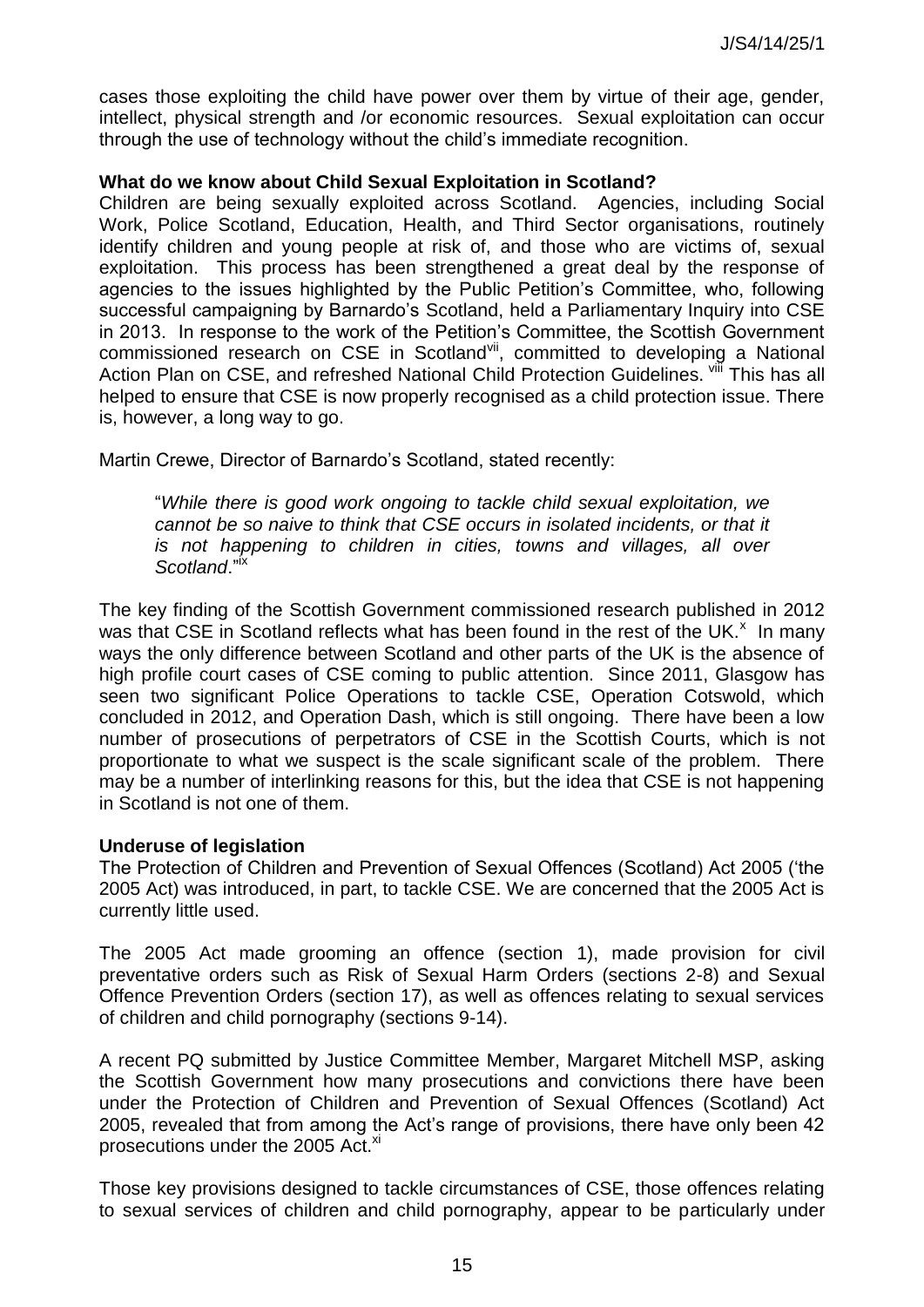used. Since the introduction of the 2005 Act, nearly a decade ago, Barnardo"s Scotland is aware of:

- Only 2 convictions<sup>xii</sup> for charges under the offence of 'payment of sexual services of a child" (section 9, 2005 Act).
- Only **4** convictions for charges under the offence "causing or inciting provision by a child of sexual services or child pornography" (section 10, 2005 Act).
- **0** reports to the Procurator Fiscal under "arranging or facilitating provision by child of sexual services or child pornography" (section 11, 2005 Act).

However, 2005 Act is not the only piece of legislation is Scotland that is used to tackle CSE. The Sexual Offences (Scotland) Act 2009, appears to be a better known set of powers used by Police and is favoured by Prosecutors as many of its offences carry higher tariffs.

Our view is that the reasons for the apparent underuse of the 2005 Act are not understood: it may be that the legislation is ineffective, and/ or, that CSE is not being tackled effectively in Scotland. Moreover, it is difficult to estimate the scale of the issue, to link cases with CSE, and so to identify patterns of abuse or perpetrators who are "networked" and engaged in localised grooming in Scotland, if the 2005 Act is being bypassed in favour of other provisions.

# **Has the section 1 'grooming' offence been effective?**

Tackling grooming is key to tackling CSE.

The Director of Prosecutions for England and Wales, in issuing guidance on prosecuting cases of child sexual abuse, defines grooming in the following way:

*"Grooming" is not a specific form of child sexual exploitation but should be seen as a way in which perpetrators target children and manipulate their environments. It is an approach to exploitation and may be the beginning of a complex process adopted by abusers. Grooming can be defined as developing the trust of a young person or his or her family in order to engage in illegal sexual activity or for others to engage in illegal sexual*  activity with that child or young person. Xiii

There was much discussion of the Section 1 Grooming offence during the passage of the 2005 Bill through Scottish Parliament, and whether it would enhance the ability of the police and prosecutors to bring to trial "predatory paedophiles who use the internet to groom their intended victims". <sup>xiv</sup>

Since the 2005 Act created the offence of grooming in Scotland, we are aware that there have been:

 $\bullet$  70<sup>xv</sup> convictions for grooming charges, despite 237 charges being reported to PF. The actual number of convicted persons could be even lower as we do not know what this figure equates to in terms of numbers of accused persons/numbers of prosecutions.

A number of those charges were not taken forward for a variety of reasons, including that the grooming charge itself may not have been prosecuted separately, but has become part of the narrative of an offence attracting a higher tariff, a rape charge, for example.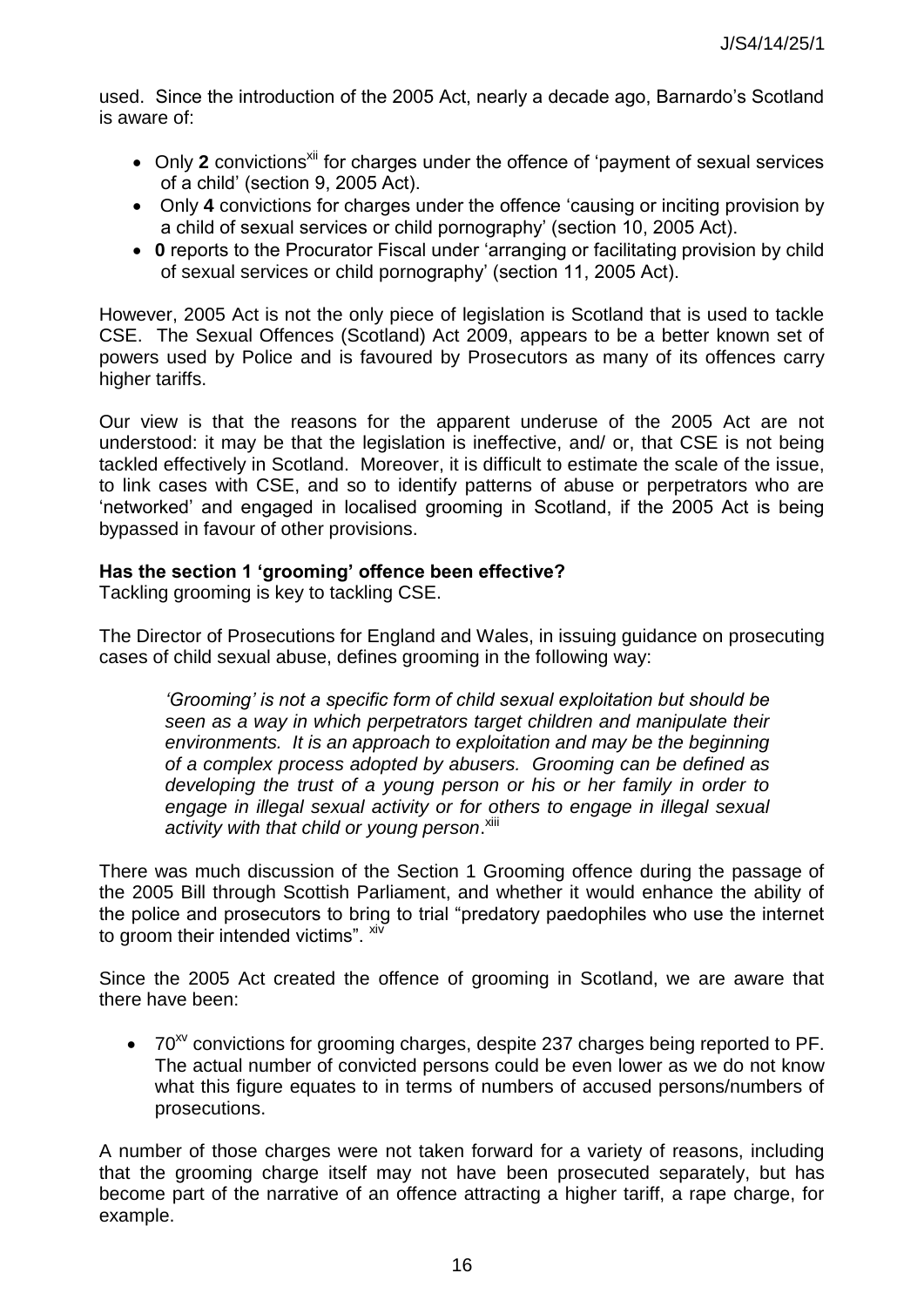Given the rapid developments to social networking, apps, dating sites and online gaming, and the speed at which grooming can move from online activity to sexualised contact, we are concerned that the current grooming legislation is not effective in protecting children or disrupting predatory perpetrators.

It is Barnardo's experience that grooming should be treated seriously when identified, as the intended outcome is always the sexual abuse of a child.

As we said in our discussion paper, "Lessons for Scotland from the Jay Report into Child Sexual Exploitation in Rotherham"*:* 

*Grooming is an offence in Scotland that carries with it a punishment of up to 10 years imprisonment. Grooming must be regarded as a serious offence in its own right, and not merely as "part of the narrative" of a child"s abuse.* 

*There is always intent to exploit and abuse, and grooming is therefore the beginning of a process that ultimately leads to child sexual abuse. Once abuse takes place however, and the longer it goes on, the harder it is to pull that child back.xvi*

We are concerned that a significant number of grooming offences may not be being prosecuted within the courts, but rather, as the Lord Advocate has explained, become part of the narrative"<sup>xvii</sup> for a more serious charge. We suspect that this was not the intention behind the legislation; the 2005 Act created the offence of grooming as it was recognised that perpetrators manipulate children in order to engage them in illegal sexual activity. Although the Lord Advocate has stated that the COPFS does not try to "bypass section 1", he also affirmed that the process at work within the system is "just the way in which charges have always been libelled in relation to criminal law in Scotland".<sup>xviii</sup>

Barnardo"s Scotland would consider that, if it is the case that the criminal justice system is not able to effectively respond to CSE, some in-depth review should be undertaken to identify what the barriers to prosecution are, including those that may be inherent in the system. What can be done to overcome these barriers should also be identified so that victims of CSE are afforded the protection of the criminal justice system.

#### **Section 1 'grooming' offence - a 'loophole'?**

In the course of giving evidence to the Public Petition"s Committee, the Lord Advocate requested that legislation on grooming be attended to:

*"I would be grateful is the committee would consider one thing: if someone grooms in Scotland and abuses in France, we can prosecute, in Scotland, the abuse in France and the grooming in Scotland. However, if they groom in Scotland and abuse in England and Wales, we can prosecute only the grooming in Scotland; we cannot prosecute the abuse in England and Wales. This is an issue with which we have had difficulties in the past."*xix

We would suggest that this would appear to be a 'loophole' in the legislation which, in itself, warrants post-legislative scrutiny of the 2005 Act.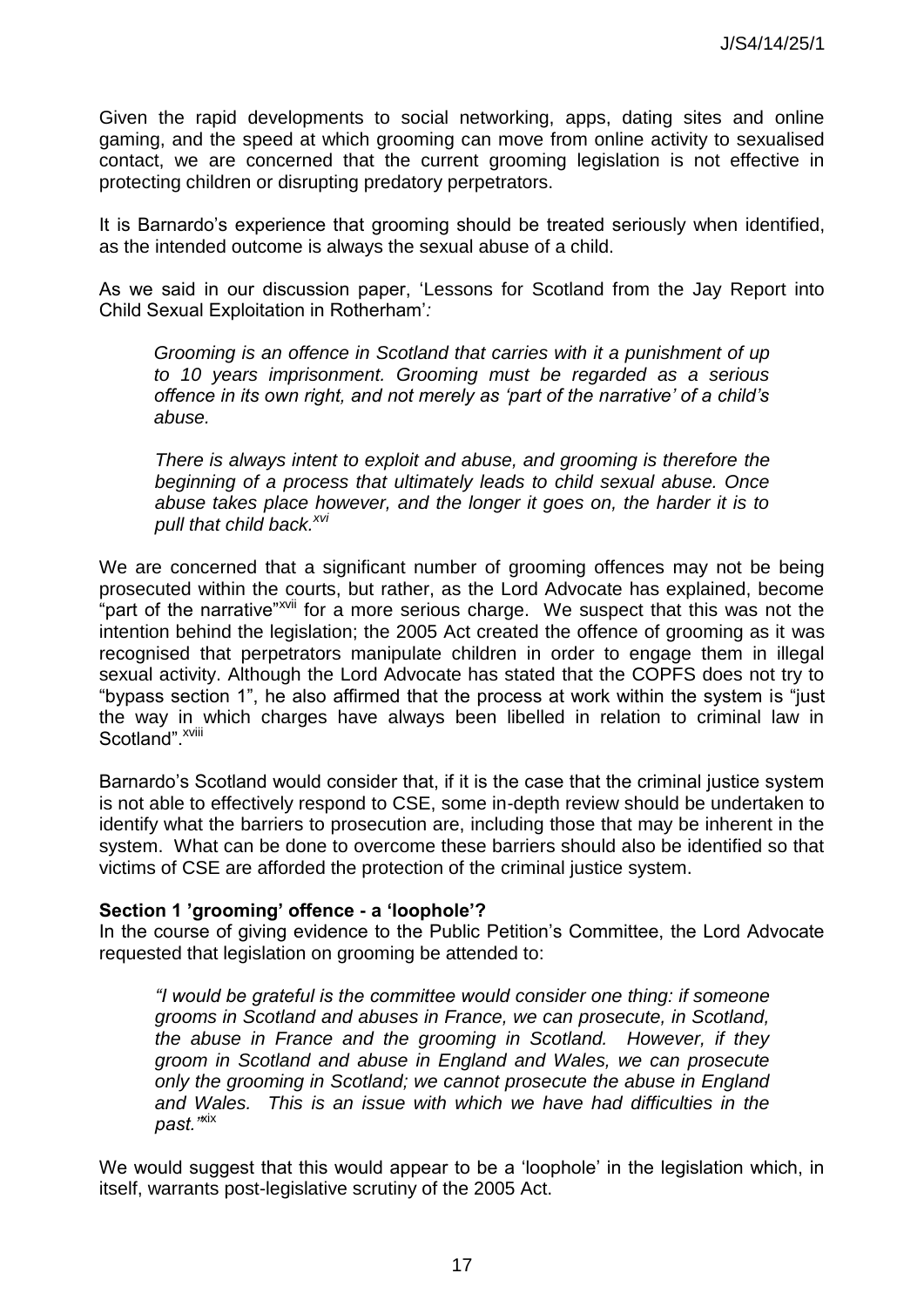# **Why have there been so few successful prosecutions of perpetrators of CSE in Scotland under the 2005 Act?**

Barnardo"s Scotland acknowledges that there are challenges to prosecuting cases of CSE, which may be due to any of the following: a lack of awareness of CSE among frontline practitioners (and the general public) which means CSE is not identified; issues with vulnerable victims of CSE presenting as 'credible' witnesses in Court; challenges from the need for corroboration in proving sexual offences; children not recognising their own exploitation due to sophisticated grooming and manipulation by perpetrators; and, underuse/a lack of awareness of/ineffective legislation in place to tackle CSE.

Some of these challenges were highlighted in evidence given by Police Scotland, the Lord Advocate and COPFS to the Public Petitions Committee.<sup>xx</sup> Notably, however, the Petition"s Committee were unable to ascertain what was happening within the criminal justice system that meant legislation designed to tackle CSE was being so little used:

*"(…) the Committee remained dissatisfied about the depth of understanding the responses gave, both about under-use of certain provision and about the reasons why in many cases prosecution did not take place. It is not adequate simply to list, however comprehensively, reasons why prosecution might not occur, without giving some information about how, how often and for what reason certain of these decisions were taken in relation to CSE."xxi* 

There is still further work to do to establish fully what the barriers to prosecution of perpetrators of CSE are, why the 2005 Act is so little used, and what steps need to be taken to ensure that perpetrators of CSE receive a robust criminal justice response.

**Is enough being done in Scotland to tackle CSE and bring perpetrators to justice?**  The Rotherham Inquiry is a wake-up call in this respect. The numbers of prosecutions of perpetrators in Rotherham was extremely low. The Jay Report notes that, in Rotherham, as with Scotland, there is no standardised reporting of CSE that would give an indication of prevalence. However, the Report is clear that the number of prosecutions involving CSE was disproportionate to the scale of the problem. Furthermore, the seriousness of the abuse those children suffered, (and in some cases are continuing to suffer) was also not addressed by the criminal justice system. <sup>xxii</sup>

Following the revelations from the Rotherham Inquiry, all possible action must be taken to ensure that legislation and systems in place are fit to protect children from sexual exploitation in Scotland.

Mark Ballard Head of Policy Barnardo"s Scotland 30 September 2014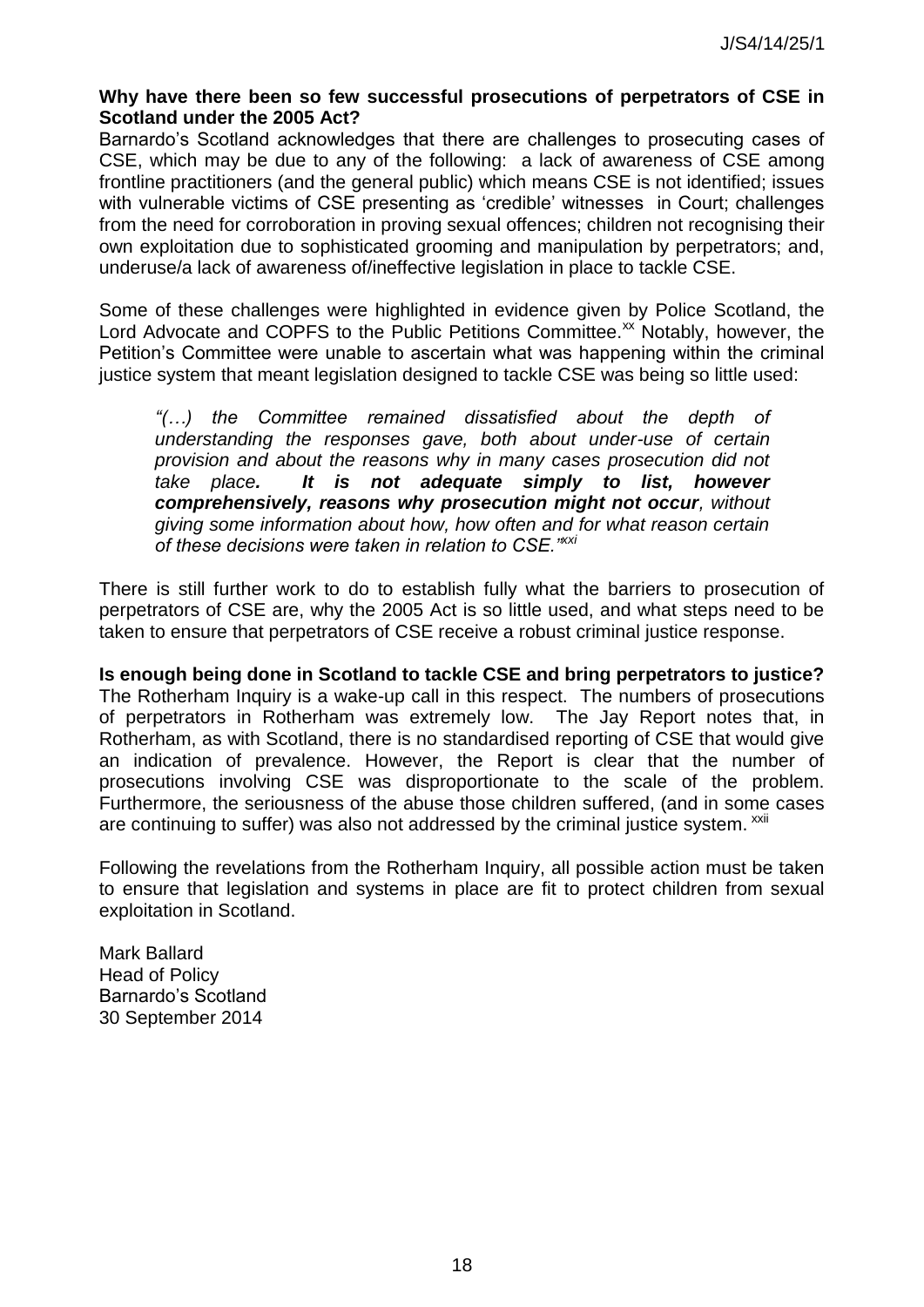# **Barnardo's Scotland Appendix 1**

# **Protection of Children and Prevention of Sexual Offences (Scotland) Act 2005- Offences and Tariffs**

| <b>Offence</b>                                                                                                     | <b>Summary</b><br><b>Summary</b><br><b>Conviction</b><br><b>Fine</b> |          | <b>Indictment</b><br><b>Fine</b> | <b>Indictment</b><br><b>Conviction</b> |  |
|--------------------------------------------------------------------------------------------------------------------|----------------------------------------------------------------------|----------|----------------------------------|----------------------------------------|--|
| Meeting a child following<br>certain preliminary contact<br>- grooming<br>(Section 1)                              | Yes*                                                                 | 6 Months | Yes                              | 10 Years                               |  |
| Breach of Risk of Sexual<br>Harm Order (RSHO) or<br>Interim RHSO (Section 2-8)                                     | Yes*                                                                 | 6 Months | Yes                              | 5 Years                                |  |
| Paying for sexual services<br>of a person aged 16 or over<br>(Section 9)                                           | Yes*                                                                 | 6 Months | <b>No</b>                        | 7 Years                                |  |
| Paying for sexual services<br>of a person aged under 16<br>(Section 9)                                             | Yes*                                                                 | 6 Months | <b>No</b>                        | 14 Years                               |  |
| Causing or inciting<br>provision by child of sexual<br>services<br>child<br>$\alpha$ r<br>pornography (Section 10) | Yes*                                                                 | 6 Months | <b>No</b>                        | 14 Years                               |  |
| Controlling a child providing<br>sexual services or involved<br>in pornography (Section 11)                        | Yes*                                                                 | 6 Months | <b>No</b>                        | 14 Years                               |  |
| Arranging or facilitating<br>provision by child of sexual<br>child<br>services<br>or<br>pornography (Section 12)   | Yes*                                                                 | 6 Months | <b>No</b>                        | 14 Years                               |  |

\*A fine not exceeding the statutory maximum

 i "The 2005 Act"

<sup>&</sup>lt;sup>ii</sup>Question S4W-21608: Margaret Mitchel, Central Scotland, Scottish Conservative and Unionist Party, Date Lodged: 04/06/2014. Answered by Kenny MacAskill, on 18/06/2014.

iii Figures taken from Sunday Post Freedom of Information request on the use of the Protection of Children and Prevention of Sexual Offences (Scotland) Act 2005, from April 2014- 5 March 2014. *Ibid.* 

v Scottish Parliament (2014). *Public Petitions Committee 1st Report, 2014 (Session 4) Report on tackling child sexual exploitation in Scotland*. Para. 50, p.7.

vi Jay, A. (2014) Independent Inquiry into Child Sexual Exploitation in Rotherham 1997-2013. Rotherham Council. P.1.

vii Brodie, I., and Pearce, J. (2012) *Exploring the Scale and Nature of Child Sexual Exploitation in Scotland*. Scottish Government.

Scottish Government (2014). National Guidance for Child Protection in Scotland. Scottish Government. <sup>ix</sup> Barnardo's (2014) Lessons from Scotland from the Jay Report into Child Sexual Exploitation: A *Barnardo"s Scotland Discussion Paper*, available at:

[http://www.barnardos.org.uk/learning\\_the\\_lessons\\_from\\_the\\_jay\\_report\\_into\\_child\\_sexual\\_exploitation\\_i](http://www.barnardos.org.uk/learning_the_lessons_from_the_jay_report_into_child_sexual_exploitation_in_rotherham_for_scotland.pdf) [n\\_rotherham\\_for\\_scotland.pdf,](http://www.barnardos.org.uk/learning_the_lessons_from_the_jay_report_into_child_sexual_exploitation_in_rotherham_for_scotland.pdf) p.8.

x Brodie, I., and Pearce, J. (2012) *Exploring the Scale and Nature of Child Sexual Exploitation in Scotland*. P.46.

xiQuestion S4W-21608: Margaret Mitchel, Central Scotland, Scottish Conservative and Unionist Party, Date Lodged: 04/06/2014. Answered by Kenny MacAskill, on 18/06/2014.

xii Figures taken from Sunday Post Freedom of Information request on the use of the Protection of Children and Prevention of Sexual Offences (Scotland) Act 2005, from April 2014- 5 March 2014.

xiiiCrown Prosecution Service (2013) *Guidelines of Prosecuting Cases of Child Sexual Abuse*, p.45.